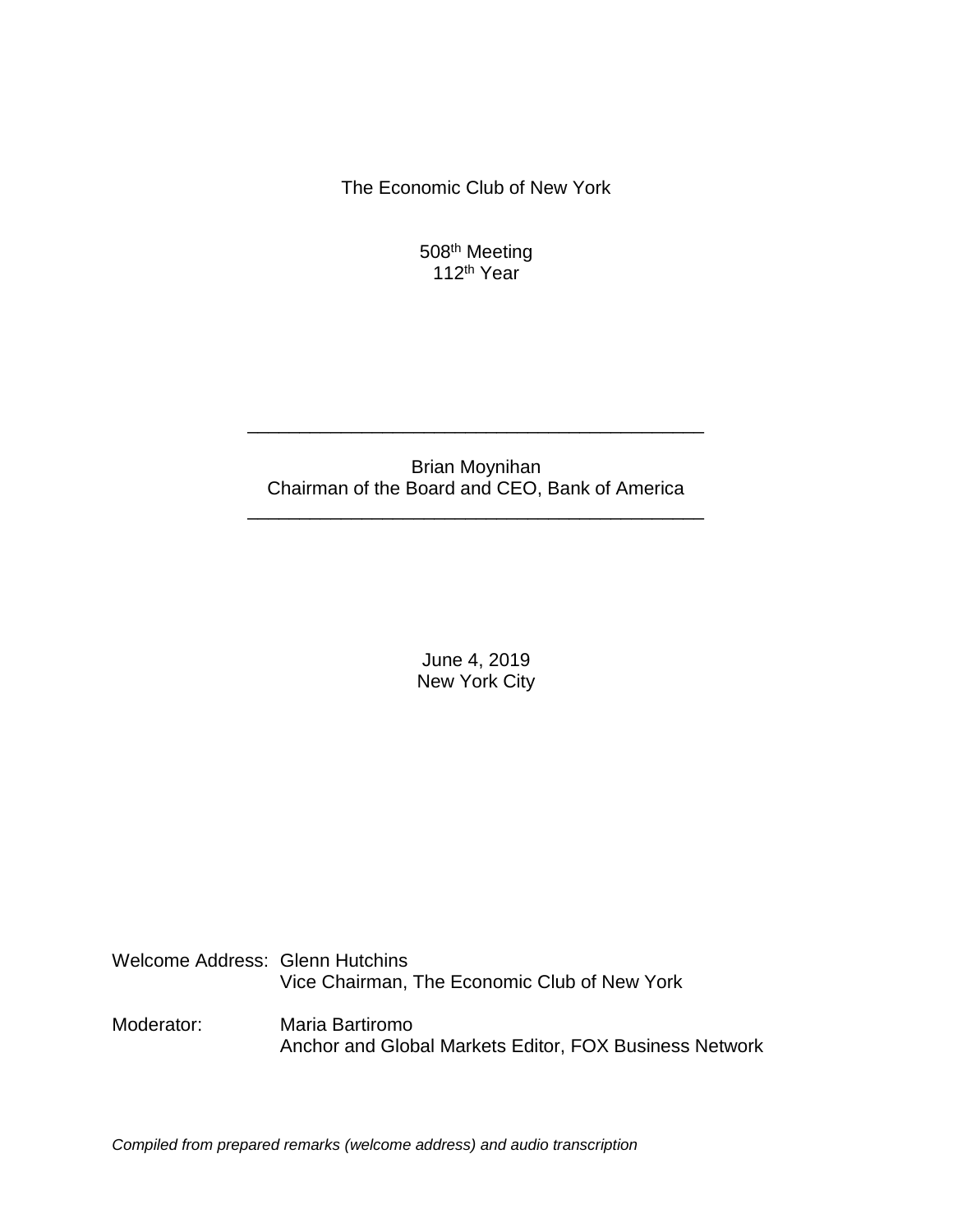### **WELCOME ADDRESS – GLENN HUTCHINS:**

Good afternoon and welcome to the 508<sup>th</sup> meeting of the Economic Club of New York in our 112<sup>th</sup> year. I am Glenn Hutchins, Vice Chair of the Economic Club and Co-Founder at North Island.

The Economic Club of New York is the nation's leading non-partisan forum for speeches on economic, social and political issues.

More than one thousand prominent guest speakers have appeared before the Club over the last century and have established a strong tradition of excellence.

I would like to take a moment to recognize those of our 287 members of the Centennial Society attending today, as it is through their support that has played a special role in ensuring that the Club remains financially sound and able to offer our wonderful, diverse programming now and in the future.

We would also like to welcome the table of graduate students attending today from the NYU Stern School of Business as well as our attending members of the 2019 Class of ECNY Fellows, a select cohort of next generation thought leaders sponsored by members of the Club for our year-long program. Welcome all.

It is a real pleasure for me to now introduce our speaker this afternoon, Brian Moynihan, Chairman of the Board and CEO of Bank of America.

Brian leads a team of more than 200,000 employees dedicated to making financial lives better for people, companies of every size, and institutional investors across the United States and around the world.

Bank of America is recognized as a top employer by Working Mother magazine and Military Times.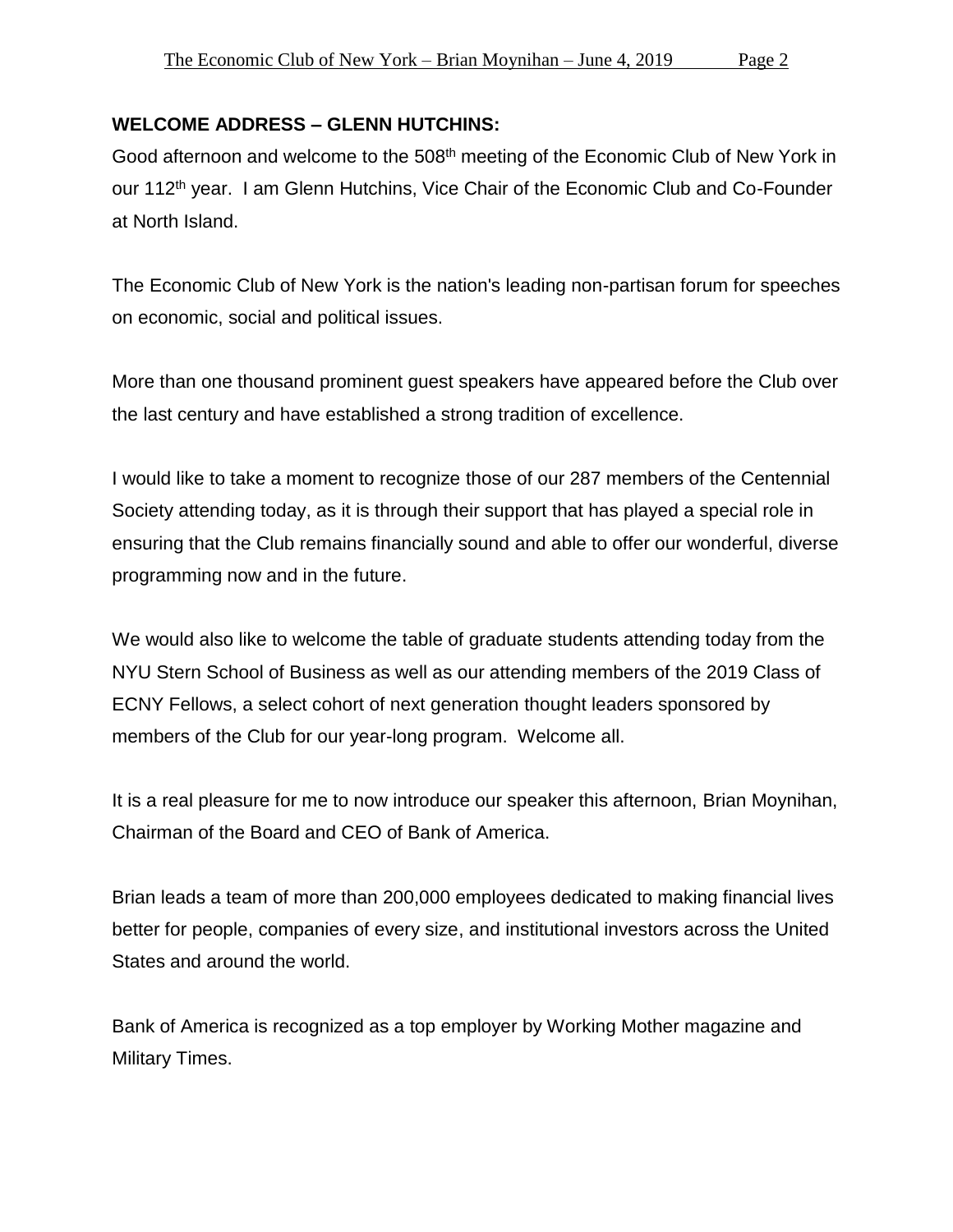The company is also listed on Fortune magazine's list of the Best Workplaces for Diversity and the Best Workplaces for Parents. It was also named one of the Best Places to Work for Disability Inclusion by the U.S. Business Leadership Network and the American Association of People with Disabilities. In 2018, Euromoney recognized Bank of America as the World's Best Bank and the World's Best Bank for Diversity and Inclusion, as part of their annual Global Awards for Excellence.

Bank of America was also named the 2019 Catalyst Award winner, honored for supporting the continued development, empowerment and advancement of women in the company and around the world.

Moynihan participates in several organizations that focus on economic and market trends, including the World Economic Forum International Business Council, the Financial Services Forum, the Bank Policy Institute (chair), the Business Roundtable, and the American Heart Association CEO Roundtable (co-chair). He is also a member of the Federal Advisory Council of the Federal Reserve Board.

Moynihan leads the company's Global Diversity and Inclusion Council and is a member of the museum council for the Smithsonian's National Museum of African American History and Culture. Moynihan is also a member of the Brown University Corporation's Board of Fellows and the Congressional Medal of Honor Foundation Board.

The format today will begin with a few remarks from Brian, followed by a conversation in which, we are fortunate to have fellow Club member Maria Bartiromo, Anchor and Global Markets Editor for FOX Business Network at FOX News Channel doing the honors.

She has received questions suggested by attending Club members who used the Club portal when registering to share topics they would like covered.

As a reminder, this conversation is on the record and is being carried live.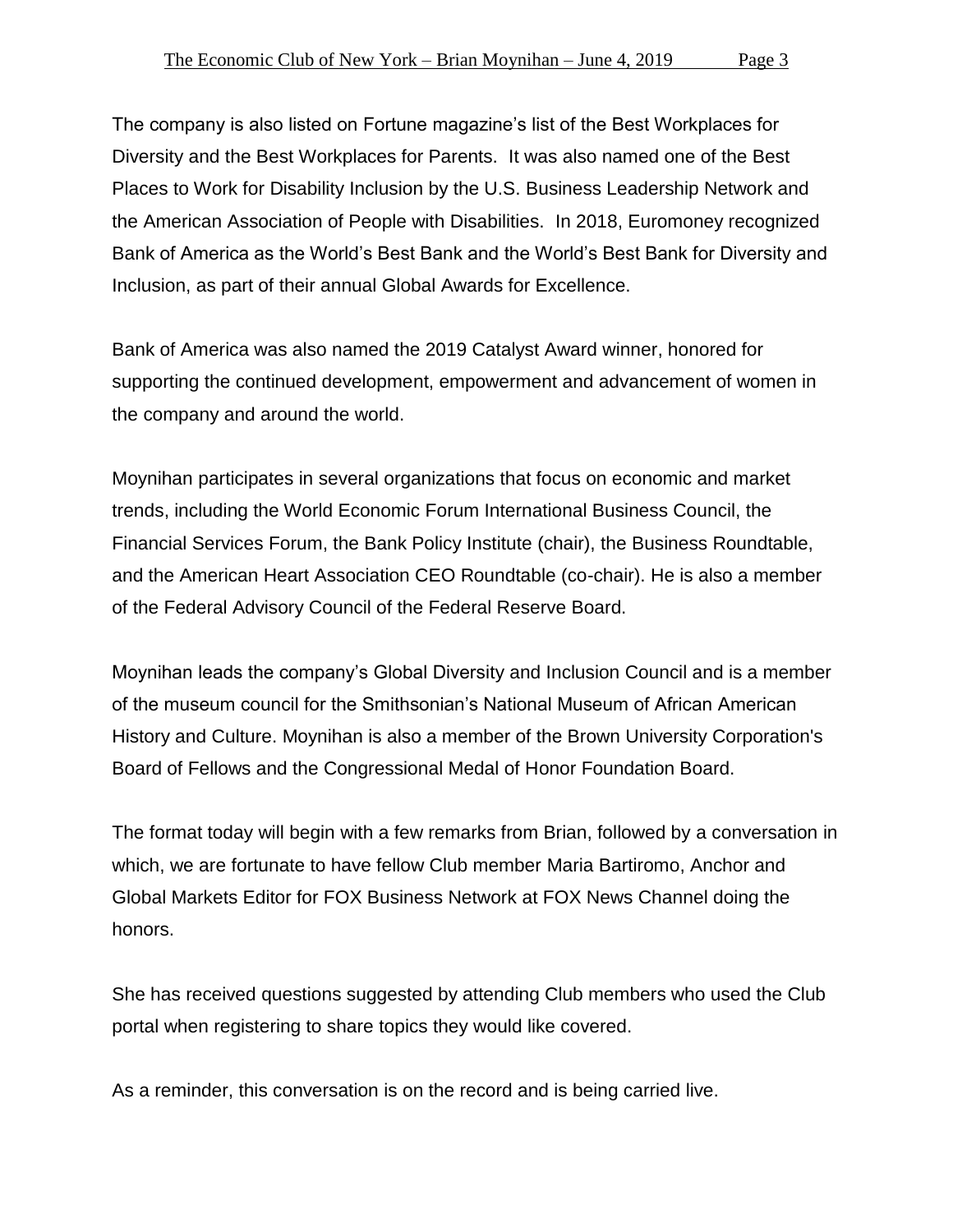Brian, the podium is yours…

### **OPENING REMARKS – BRIAN MOYNIHAN:**

[crosstalk 00:04:47]. Thanks, Glenn.

I want to first thank Glenn for the nice introduction, and you are my friend. We share the Boston Celtics in common and a few other things. We won't get into baseball. I want to thank the Economic Club for giving me a chance to share some time with you today. We're going to break this up in two pieces. I'll just give about 10 minutes of introductory comments about something I believe is very important, and then Maria will ask me about the questions, as Glenn described, on what's going on in the economy, and also what we're doing in our company, driving responsible growth.

We completed 2018, made \$28 billion after tax. We made \$7 billion plus in the first quarter, and I think, as Glenn referred to, we've done it the right way. And we've done it by having great customer results. Thanks to all of you in the audience, who are customers and clients. And the team continues to deliver for you. And we continue invest heavily in technology, talent, and capabilities.

But before, I want to get started here with Maria, I want to discuss a topic which God knows has received a lot of discussion lately. And that is capitalism. More precisely, the debate about capitalism versus socialism, versus progressivism, or the debate whether capitalism is right for America, for society.

Oddly enough, when I was at the house hearing a few weeks ago with my peers, we were asked if we were a capitalists. So here I am as the person who runs one of the largest profit-making companies in the world. Whose job it is to help people live their financial lives and helping them connect to the world which means to help them participate actively in a capitalist system. So of course, I answered yes but I was a little surprised about the question.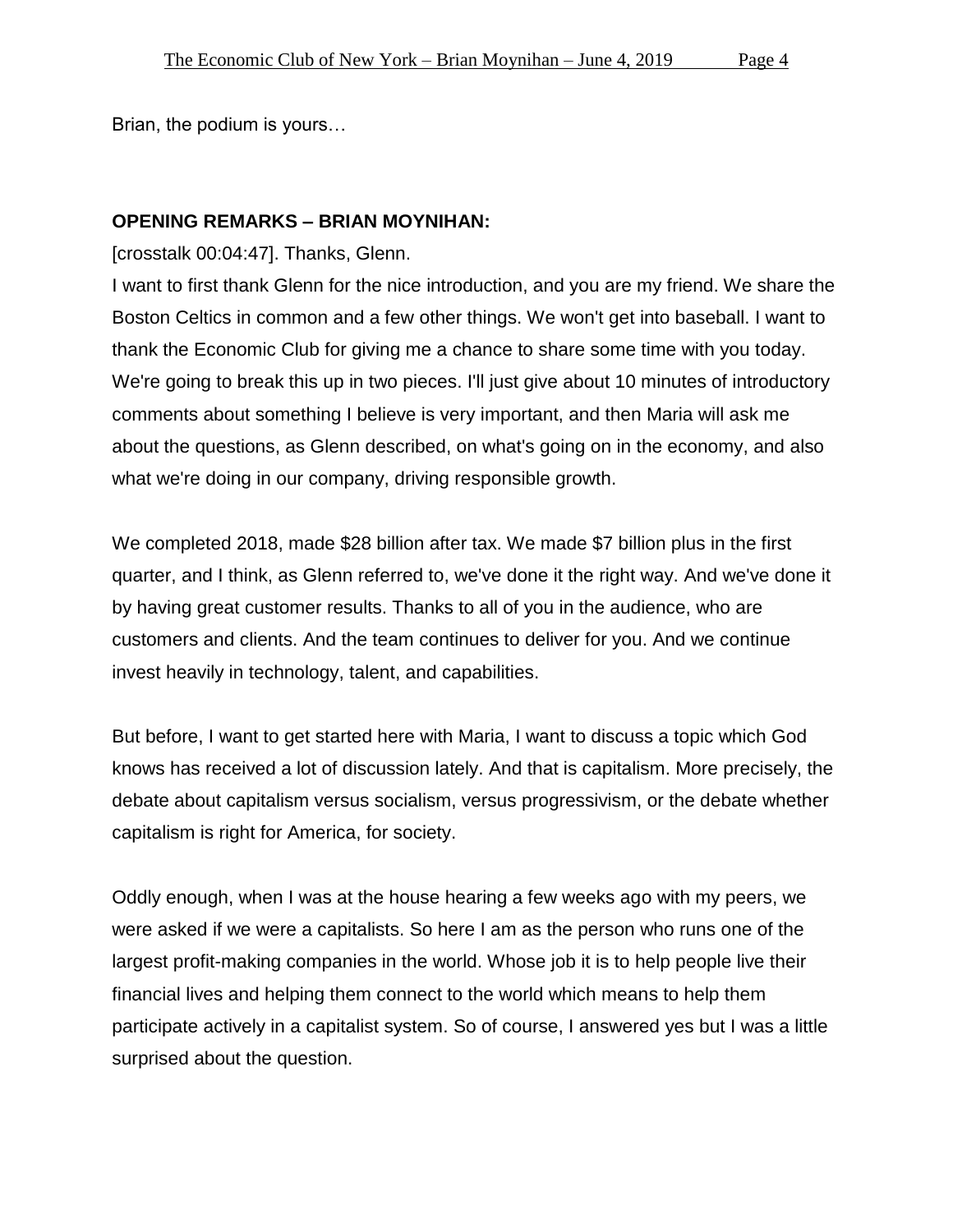But as I start this discussion. I do acknowledge the concerns that are out there. The concern around equal opportunity to participate in capitalism. The concern of whether companies are sharing profits and paying people equitably.

The concern and debate around priorities of capital return. Discussion of whether the issues of climate change are getting away from our society. And the concern of what will happen to today's workers, as we continue the path of the fourth industrial revolution. The consistent discussion also, of responsible impact or ESG investing and last, the discussion about responsible self-governance by companies.

These discussions are right in the center of the policy debates are going on in legislatures and executive branches throughout the world. They're concerned for all of us here today, they're concerned for our clients our communities and our shareholders.

And our teammates discuss these at the proverbial water cooler every day. Let me start with siting a few people who I've had the pleasure of having in depth discussions about capitalism. I'll call them the killer "B's" for the day. Bono, Buffett and Bloomberg. They're three different people who all get to a similar spot. An entrepreneur, a rock star, and a legendary investor.

Each has benefited greatly from the capitalist system and they freely admit that. Each has outlined pluses and minuses, but all are committed to capitalism as a way forward. In 2012, Bono made an appearance that we hosted at Georgetown University. He told the citizen students about capitalism, and how it's done more for society than developmental or government aid. However, as he's said recently, capitalism needs to be tamed.

The following year, we hosted Warren Buffett at the same symposium at Georgetown for discussion. As only Warren could he held the students, completely spellbound. Young millennials who are thinking about their role in society and Warren talking about what it meant to do all the things he's done. And he explained to them carefully that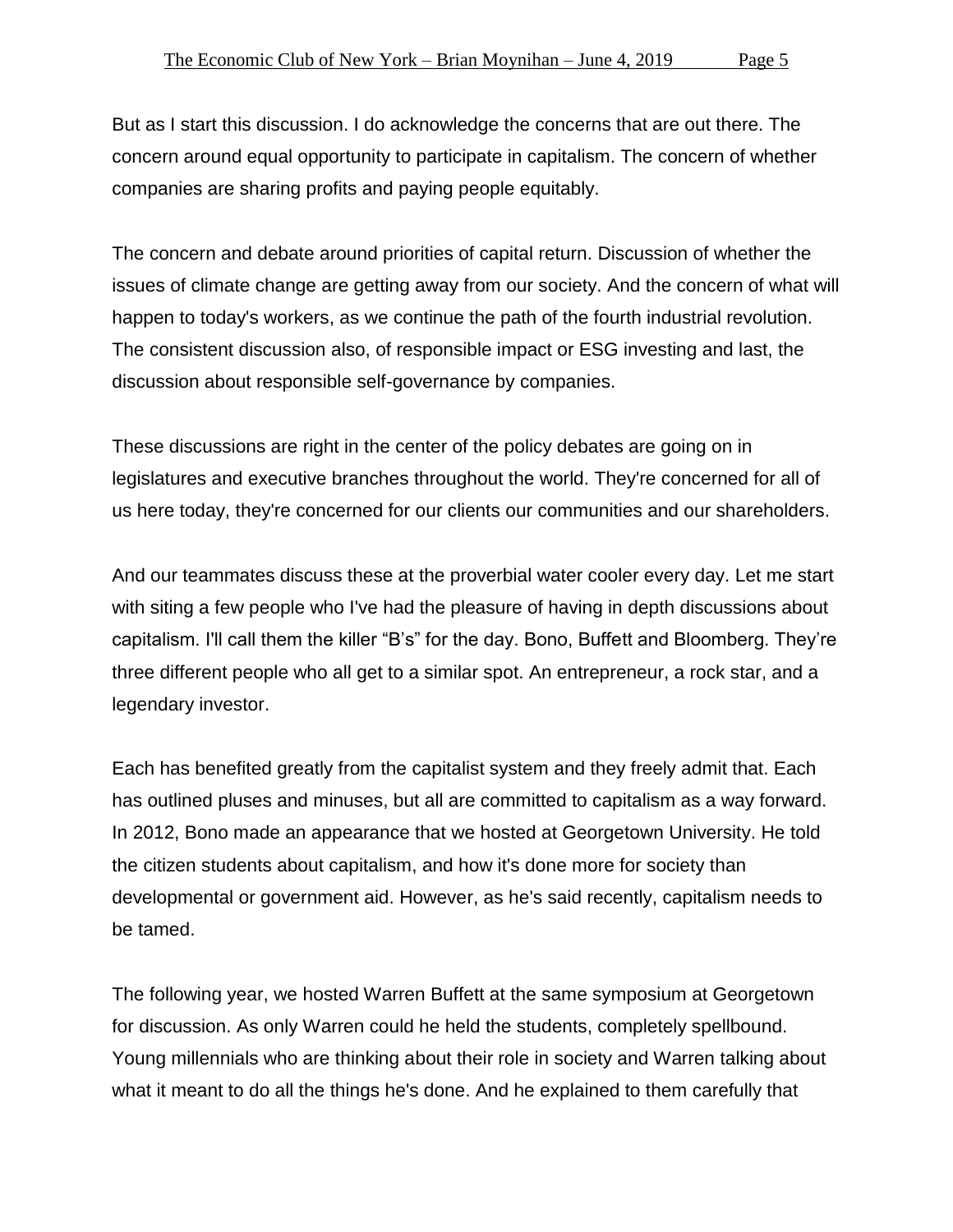capitalism is the successful system in the world. It may leave some people behind, and therefore we have to have ways to deal with that. Take care of that other side of capitalism, but we can't question capitalism.

And recently Michael Bloomberg wrote an editorial in the Boston Globe when occasion was addressed at the Harvard Business School's commencement. He announced an annual conference regarding investing in their era of climate change. In that editorial that day, he again said simply what Mike can do better than anybody else, capitalism works.

However, he also said that capitalists can't stay stuck in the past. He said capitalist can't forget that progress on its own is an economic stimulus. In his conferences starting to harness the power of the market to protect the environment. These wise leaders raised an important question. How do we drive capitalism ahead to solve society's concerns?

So what I believe strongly here, is that these issues can only be solved with the great companies represented in this room and other countries around the world are involved, in fact drive this. Capitalism is a system to solve the concerns, but it has to be done the right way.

But first we have to agree, what are the concerns? What is the task we've been assigned? Well, Bank of America, you know we've launched a new ad campaign that talks about how we approach our customers, our teammates and our communities.

We asked a simple question. What would you like the power to do? The rules that answer that question is summed up in what the world leaders agreed to in the global summit in 2015 at the UN. When they set forth the SDGs, or the Sustainable Development Goals. 17 areas and address equality of opportunity, access to clean water, renewable energy, affordable housing, and other priorities. All the specific goals to be met by society. 193 countries agreed that this was what society needed. So we do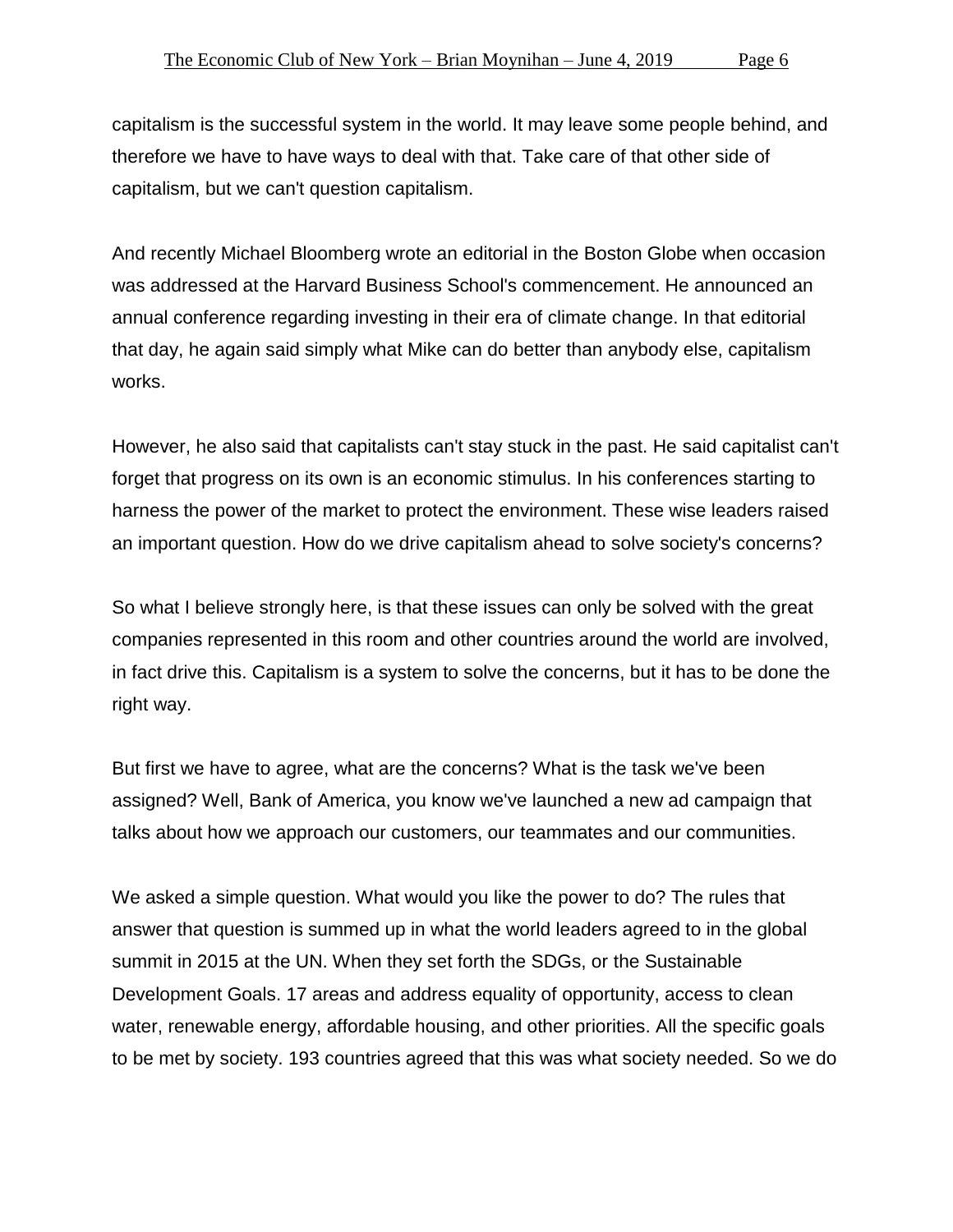have the goals that are set. And while we assume that the world desires us to make consistent measurable progress on those goals every year.

But let's deal with the fiscal reality of those goals. The SDGs are estimated cost to cost \$6 trillion annually in investment capital. Loans, equity, in-kind contributions, charity, money in whatever form, but \$6 trillion a year. Now many in society have spoken that they believe charitable efforts can accomplish the task, but they simply cannot. Why? There just isn't enough money.

Total charitable contributions worldwide last year estimated to be about 800 billion dollars. We as Americans, made half of that, the generous history of America. But all 800 billion isn't close. Then other advocates say, for the great universities and foundations, drain them all and give all the money away instantaneous to solve the world's problems. Well that doesn't work either.

Global nonprofit foundation assets are about a trillion and a half. So, if we emptied them all in one year, we'd have about a quarter of the demand and what do we do for the next year? And other people say governments can solve this issue. The US operating budgets are probably the largest in the world at \$4 trillion per year. If we took all that, put it towards the six, we'd cover two thirds of it. But no federal offices open, no post office, no social security, nothing. No debt payments, everything would have to go to it. And if you start a debt to finance it, we already know the fiscal issues that we face quickly in that regard. So how do we drive it? Well the private sector is the answer.

The default private sector can't fall in the trap to try to accomplish progress with corporate charity loan also. Since 2010 our company has delivered \$2 billion in charitable giving. That's a lot. If the whole S&P 500 gave at the same rate, that still would fall far short.

So what do we have to do? We the private sector companies have to align our ordinary business activities, the things we do every day, to help solve these challenges. For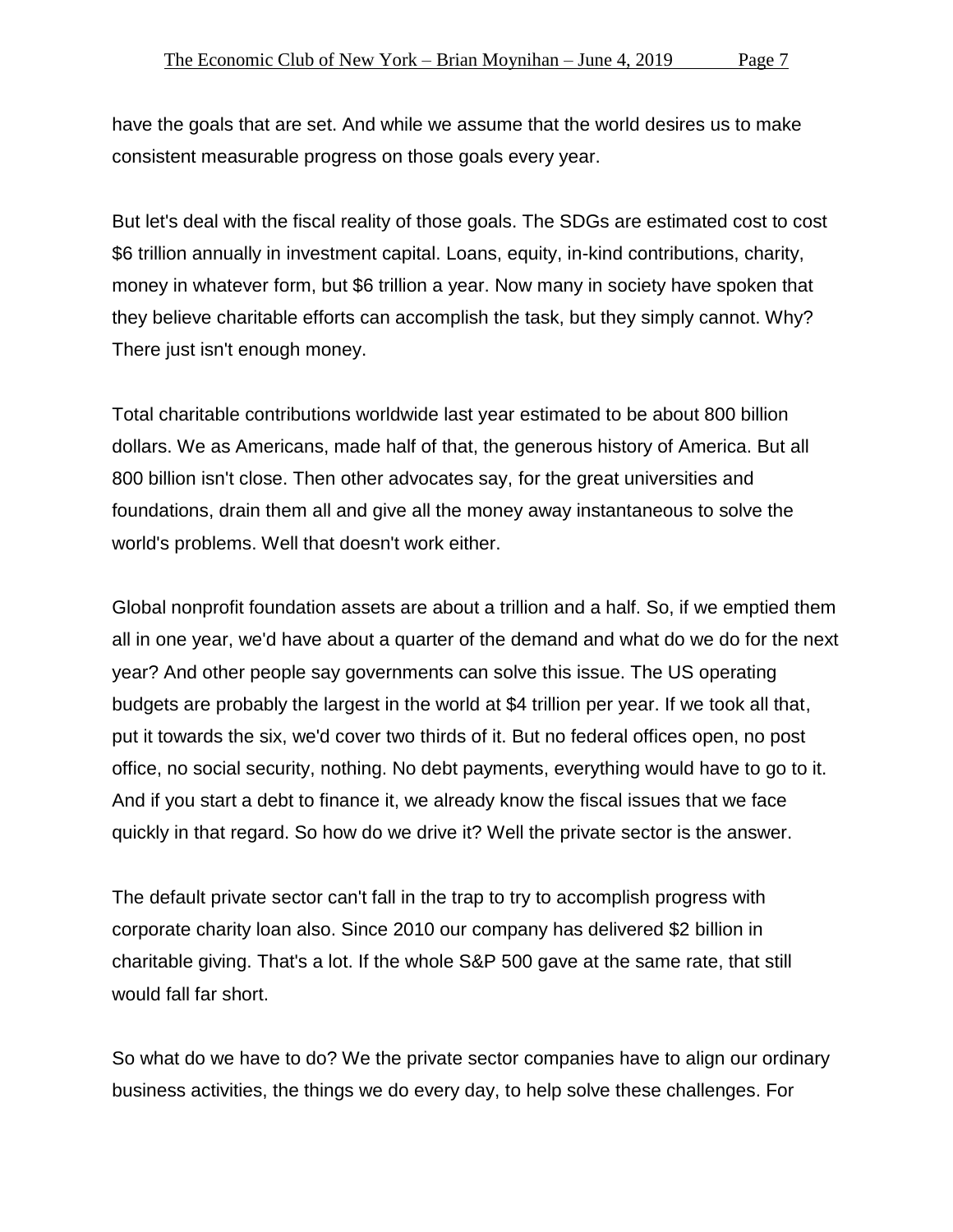Bank of America, that means we have to bring our \$2.4 trillion balance sheet to bear to the task. We have to bring our \$53 billion expenses and how we spend them to the task. We have to bring our \$245 billion in equity to the task. We have to bring the trillions of dollars a year we raise for you, our clients, to the task. And we have to bring a \$2.8 trillion invested assets for wealth management business to the task. That is how capitalism can solve these challenges, if all the companies align themselves to deliver on the relevant part of the SDGs and we measure their success.

Capitalism has the money, the creativity and the expertise. And that's a lot of money. But now how does a company do it? How do you do in your company, how do we do it in our company? First, we do it with our corporations, will be carbon neutral by 2020. Second, we drive our charity and our philanthropy and our volunteer and our community development investing. Over the last 10 years, \$45 billion lent to lower moderate income housing predominantly in communities. Third, we do it with our employment practices that Glen reference some. We employ teammates, 200,000 plus. We support their families, their economic growth, the development of providing funding for them to do many things outside work including education for their kids, etc.

We also have to have strong and progressive health and wellness benefits, family leave of 16 weeks for everyone, bereavement benefits. Minimum starting salary Bank of America as of May is \$35,000 a year for any employee, and it's going to \$40,000 in the next 24 months.

We have to give our teammates the ability to re-skill, as the fourth industrial revolution takes hold. We have to hire those who are, need the help. 10,000 veterans in the last five years, 10,000 new teammates, which were halfway through from lower moderate income neighborhoods. We have to then do with our core client financing activities. For example, just in green bonds alone, we've under written \$40 billion. That's not money we got, that's money that our clients to do the kinds of things that will push their environmental change. And that's very important.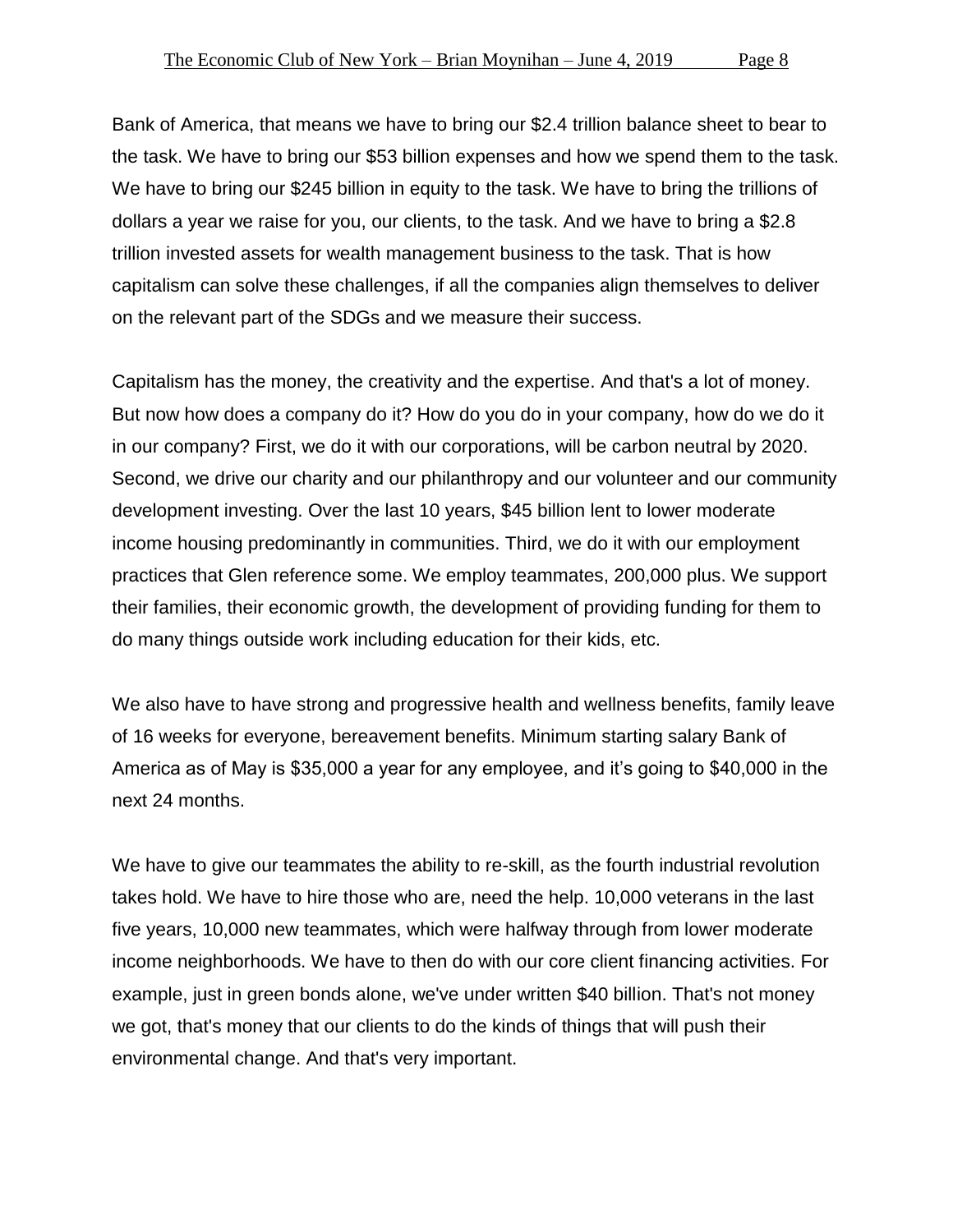Then we have to help investors think about how they invest. Where there's opportunities impact investing, blended finance, however they're going to finance the SDG transformation. In the end we have to drive the whole business. The whole operations, the effort, but the same time we have to remember one thing. We have produce the profit. We have to drive progress and we have to produce good returns and great returns for our shareholders.

We have to drive profit and we have to invest in future. We have to do both, otherwise, simply, I won't be here because the next management team will be here to drive that profit. Companies have to conquer the "genius of the and," as Jim Collins calls it, we have to produce great profit and deliver on our purpose. We have to produce great returns and answer the world's response the question, what would they like the power to do? If private companies focused on delivering both through the individual business routines, operations and practices, then we can channel the world's capital to the progress and the SDGs.

But to ensure we make progress we also need one other thing, a framework, or a series of simple frameworks to measure success. But we have to agree that progress is progress, to let the companies continue to work on it at a good pace. We need this so we can demonstrate that both, we can generate returns and deliver progress. And we can reward the companies that can achieve both. Our expert research at Bank of America demonstrates that companies that don't follow these priorities are riskier and less predictable. In fact, if he didn't invest in the companies that didn't follow the ESG type of priorities in the last five years, you would've voided 90% of the bankruptcies. So, they're not yet proving that is our performance but we are proving it's under performance.

These measurement systems will ensure capital flows towards cap companies that focus on addressing society's priorities and providing great returns to shareholders. In the end, this is how we tame capitalism as Bono mentioned. This is how we deal with the fallout that Warren Buffett mentioned. And this is how capitalists make progress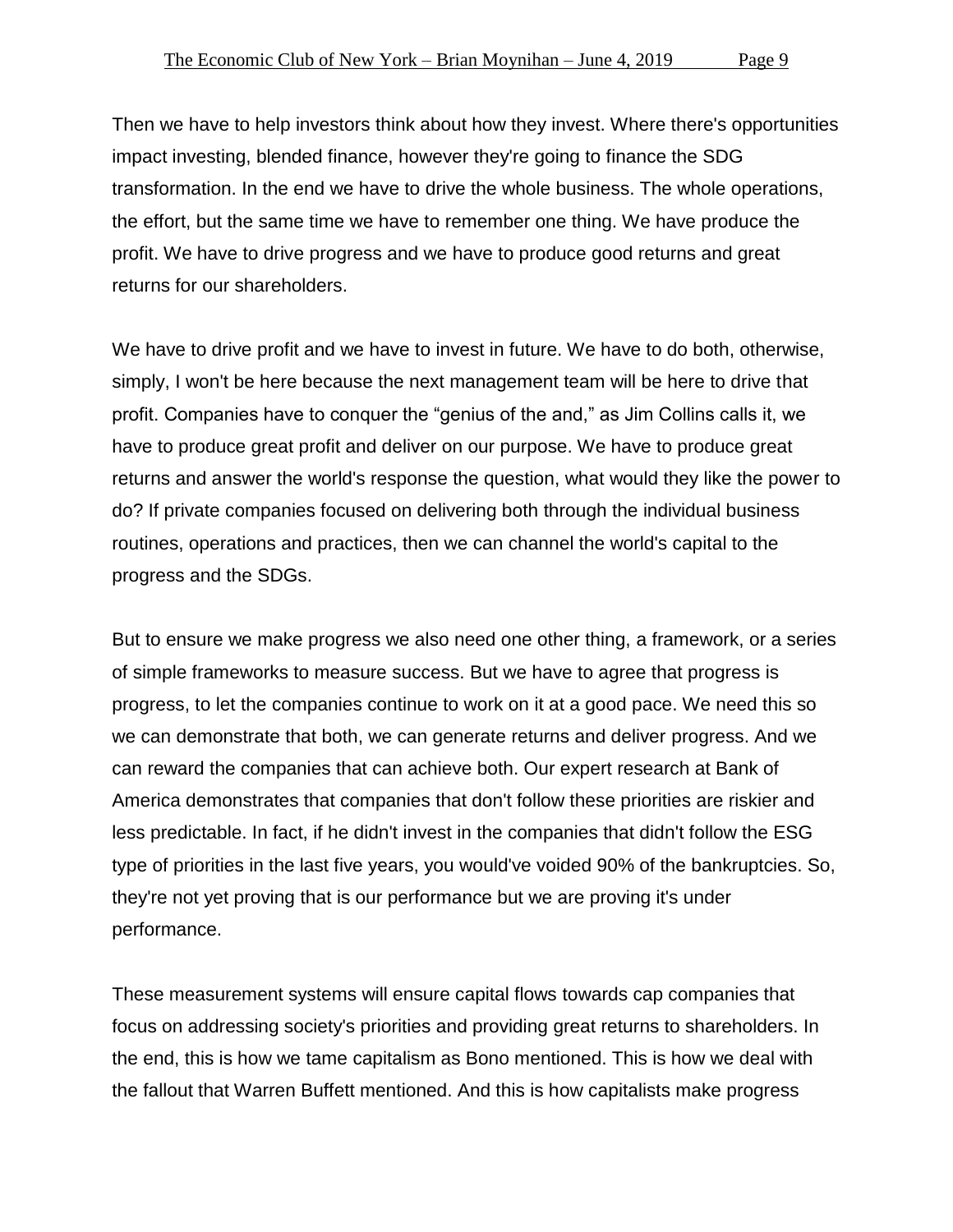which Mike Bloomberg mentioned. The genius of the "and." The genius of capitalism. That's the best way forward. Thank you.

#### **VICE-CHAIR GLENN HUTCHINS:**

Thank you Brian, I would like to now invite Maria to come up on the stage and let the conversation begin.

#### **FIRESIDE CHAT WITH MARIA BARTIROMO:**

Maria Bartiromo: Thank you. Great comments and I'm glad you addressed capitalism, because it certainly has become a real debate. Amazingly, by some capitalists. So great comments there. Hi everybody, great to see you and happy to join you this afternoon. Brian, you talked a lot about capitalism versus socialism. I want to get your take on the broad economy for a bit before we go back to that because I do want to get your sense on why you think younger people think maybe socialism is better than capitalism and we could go back to that.

> We're seeing some signals recently that things may slow down. We got a GDP of 3.1% in the first quarter. We know just a week and a half ago, but we've seen Purchasing Managers index calm down the global purchasing managers showing that manufacturing may be coming in. How do you see the broad economy right now?

Brian Moynihan: Let we start by the debate that's been going on since last fall, which is the debate between what it will feel like to go through a slowdown that levels off, one and a half 2% versus a line it just keeps going down. And that's the bit that goes on every day and some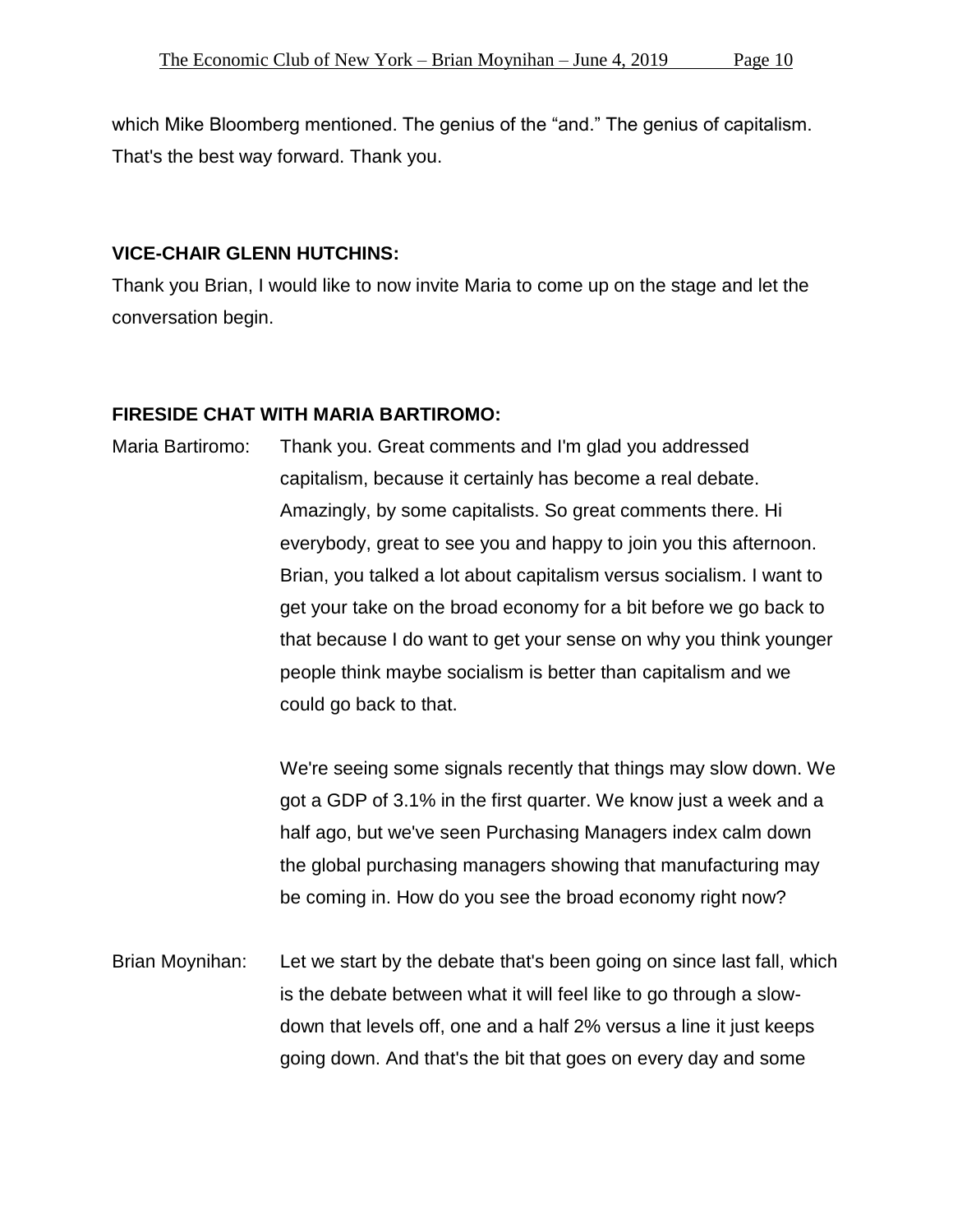days, some people win, and some days the other people win and so. But what do we see today?

When we think about Bank of America, we have our experts, we have one of the best research platforms in the world, Candace Browning Platt, that runs it and the team does a fantastic job. Their prediction for 2019 GDP growth in the United States, they just moved from 2.5 down to 2.4.

But they've followed this travel. 2.6, 2.2, 2.5, 2.4, are all across the last six months and that's largely bouncing around some of the topics within two and a belief of what the trade issues or solve or whatever.

On the worldwide basis it's low threes, so they believe that the economy is still growing. Well, we then have the different insight is what our customers are doing. You think about the US economy, it's two thirds consumers. The size of that economy is basically equivalent to China's economy. And so when we think about what's going to happen economy, I focus a lot on what consumers are doing. In Bank of America, so far this year through May, we've had a trillion dollars in payments made by consumers. A check written, a credit/debit card payment, cash from the ATM, ACH wires, that is up 5% plus from last year.

17/18 was eight and a half and it was like four to five the year before that. So what you saw is the economy grew faster, one update now it's come back down. But it's very strong and it's actually picked up during the year a little bit. And so we feel very good about the consumer and when you talk to our business clients, they're borrowing money, they're making things, they're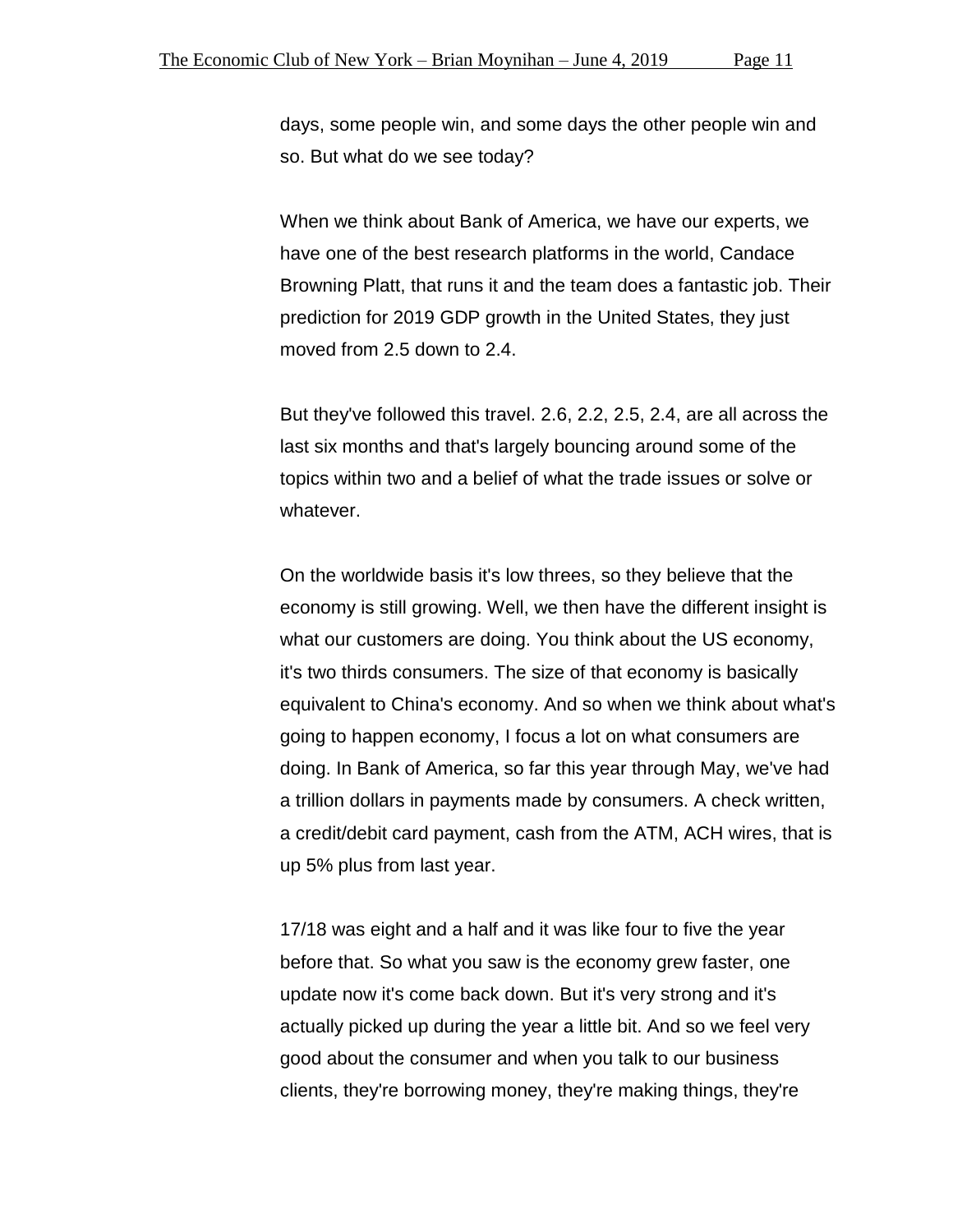worried about all the things that we're all worried about in this room and the ebbs and flows and like you talked about every morning. In terms of trade and what that resolved and those types of things, that worry about getting employees. But overall, they're making money and they're happy and they're borrowing at the highest rate on the middle market lines of credit that they borrowed at in 10/15 years. That makes they're putting the money to work somehow. They stored a lot of cash which means they have more money to invest. And I think it's just gonna take a little bit of clearance away some of these potential bumps that will then kick them back in.

- Maria Bartiromo: Yeah, it's interesting that you see an economy that is still strong, despite all of the uncertainty around trade and tariffs. So that's really what I wanted to get your take on because cap x numbers is something we look at very closely in terms of an indication for the economy. And while cap X was up about a year ago, I believe the Journal reported it was up 20%, now it's something about 3%. Are you seeing uncertainty sent in, in corporate America as a result of the uncertainty around trade and tariffs?
- Brian Moynihan: We'd have different numbers but the same trend which was that last year you saw about twice the rate of this year a little higher this year the new numbers you gave. But it is slowing down again because there was a rush to get things done. You got to think about late 17, nobody believed tax reform could get done. There had been a plan in place for the entire administration, and to administration Obama that was agreed to tax reform, never got through the group of six or gang or whatever they called themselves and everything. And all sudden, it happened. And so the enthusiasm out of that took off. And so people went and spent the money and did the things, then of course, you only need to buy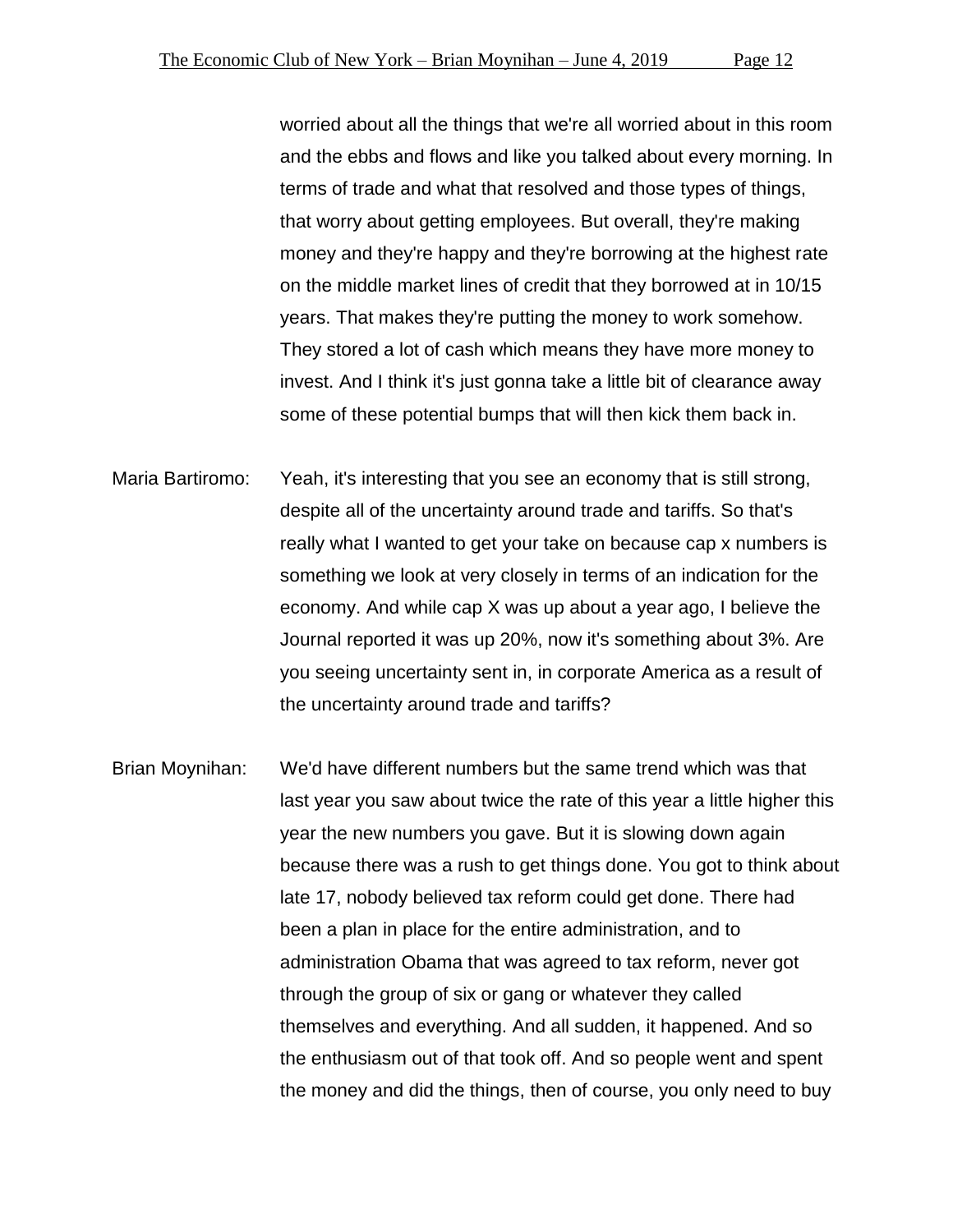so much. Soon there's a slow down your side that's what we're feeling.

But it's still consistent with a healthy economy. The economy probably 2% ish versus 3%. And that's what's playing out. So we feel, if you look at the businesses and even capital spending stuff is slowing down it was predicted to slow down. That was the. That was what everybody said early 18 about 19 and our second year. The question is will it slow down or slow down and keep going. [crosstalk 00:21:08] That's the debate.

Maria Bartiromo: It's interesting, we are in year 10 of an economic expansion about to break the record of the longest economic expansion-

Brian Moynihan: By definition, we have to break it now must be revised backwards. We're in the quarter that would break it.

Maria Bartiromo: Exactly. And people are saying, well, maybe it's just the age of this expansion that could turn it around, I don't know but so far it sounds like you're not seeing all that much change even though yes things have come in a bit, you're not seeing all that much change from the consumer or business. As a result of this uncertainty.

Brian Moynihan: Access to credits good.

Maria Bartiromo: You're expecting it but-

Brian Moynihan: Access to credit is good. The people's wages are growing, unemployment is at levels that are impressive, 50/60 years. So when we think about all the stuff going on in society, when was the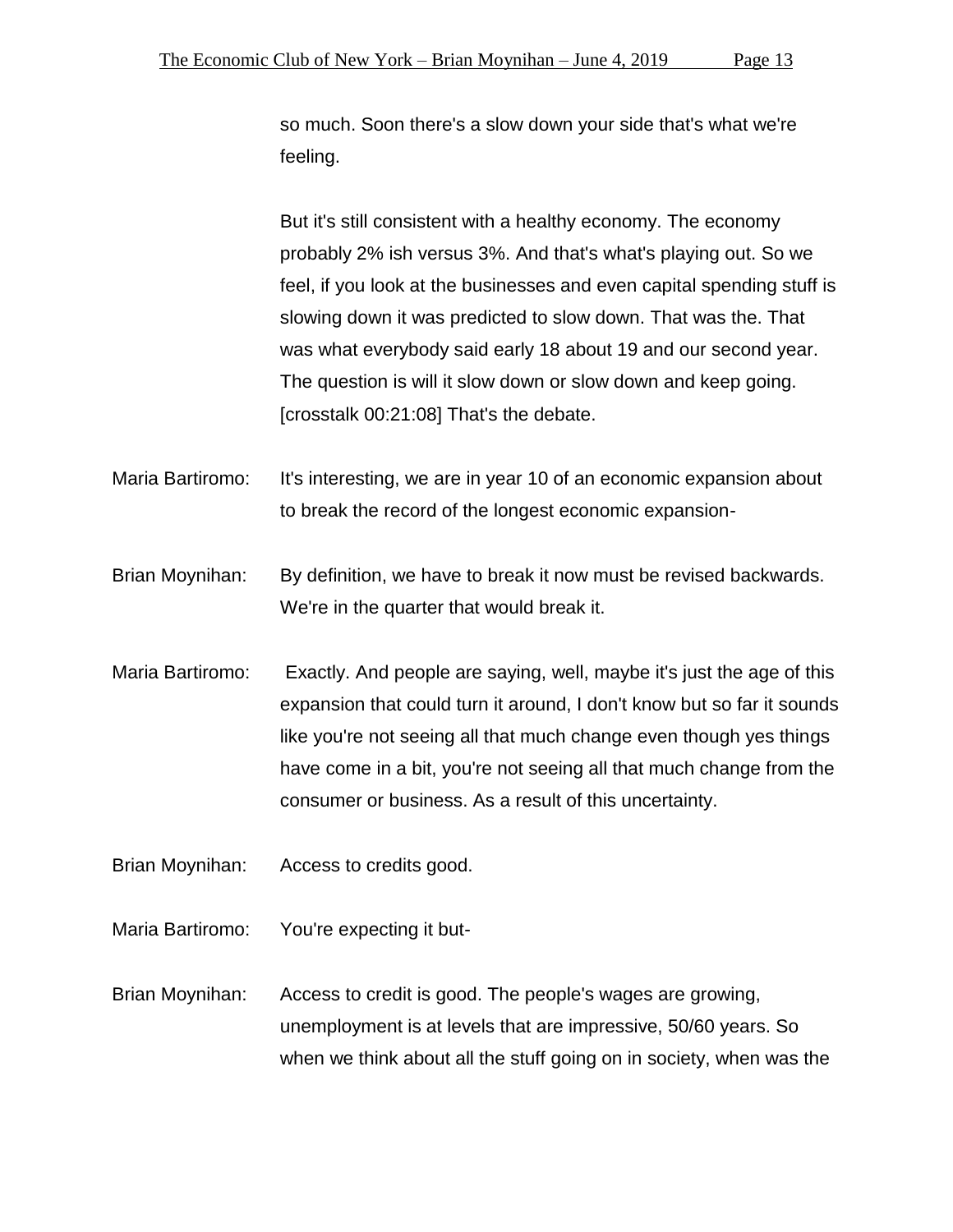last time that new claims from unemployment ran 200,000? Raw number. 1968, 1969.

#### Maria Bartiromo: Wow.

Brian Moynihan: Society was in pretty rough shape then. You think about from 1968/9 to 70 2,3,4, think about what happened. Nixon, Vietnam was raging, Kent State, Martin Luther King, Bobby Kennedy, the DNC, think about all that, that went on. And then ultimately, a oil shock in a world war and then the shock. You think about all that. And yet here we are on the other side, know how many people employed in 1968, in America? 70 million. Know many people are employed today? 150 million.

> So the ingenuity, that capitalist engine we're talking about solve the problem. By the way technology was going to take away our jobs if you were around in 68 and stuff like that, the computers and stuff like that.

- Maria Bartiromo: Yeah.
- Brian Moynihan: We made it through. Now how we're going to make it through, I don't know but I think people get too worried about some of this stuff when you really think about it long term, it's a very powerful engine this economy we have is. And it will ebb and flow and that's the point. 10 years in, everybody says it's gotta flow. Or whatever the right analogy is. And they're saying, why does it have to? And that's going to be the interesting debate every quarter now and that's why you're seeing this boom, boom, boom.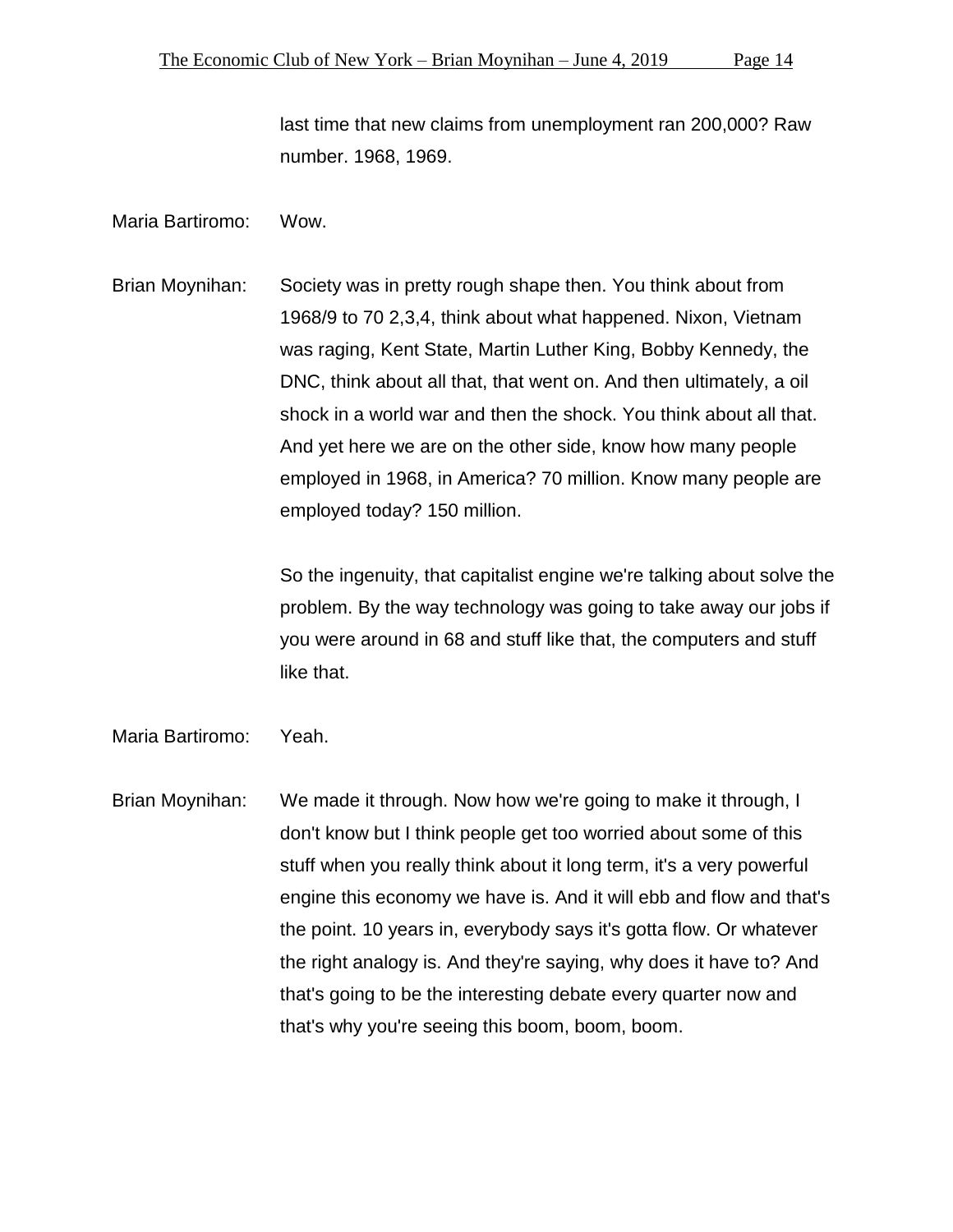Maria Bartiromo: We have to talk about interest rates and the federal reserve of course, I'm gonna get your take there. But you just said something that I want to stay on for a moment and that is about your employees and wages. You made the conscious decision to actually raise wages at BofA, you've gone from, well you're now at \$17, and you're going up to \$20, tell me about this. What was behind this decision because you have been also very prudent and conservative in terms of your expenses, and yet you're raising wages in a significant way.

Brian Moynihan: What the team's done a great job of is figure out how to transform the company. A lot of you are thinking about all the stuff you've talked about us in 2000, 12, 13, 14 it was going on. And he said the team was doing a fabulous job so we had 280,000 people and I became CEO we have 205,000. The company's bigger. That was by applying technology, improving process and changing stuff. But that's also given the ability to go from \$90,000 average comp in our company to 115 at a time frame. For people in a lower to quintile of wages, they've had, if they were since 2010, every year, every year, 6 to 7% wages and salaries, every single year. At the same time we dropped for the people paid, we dropped the health care costs contribution half and have not raised it since 2011.

> All that was to have teammates and felt better and better about the company and could do a better and better job for customers, and to keep the turnover against the 3.5% unemployment, 3.6. It's hard.

Maria Bartiromo: Yeah [crosstalk 00:24:43]

Brian Moynihan: So we bought a turnover down by half but it's still high. And so we need very talented people. And the last thing we did is we as a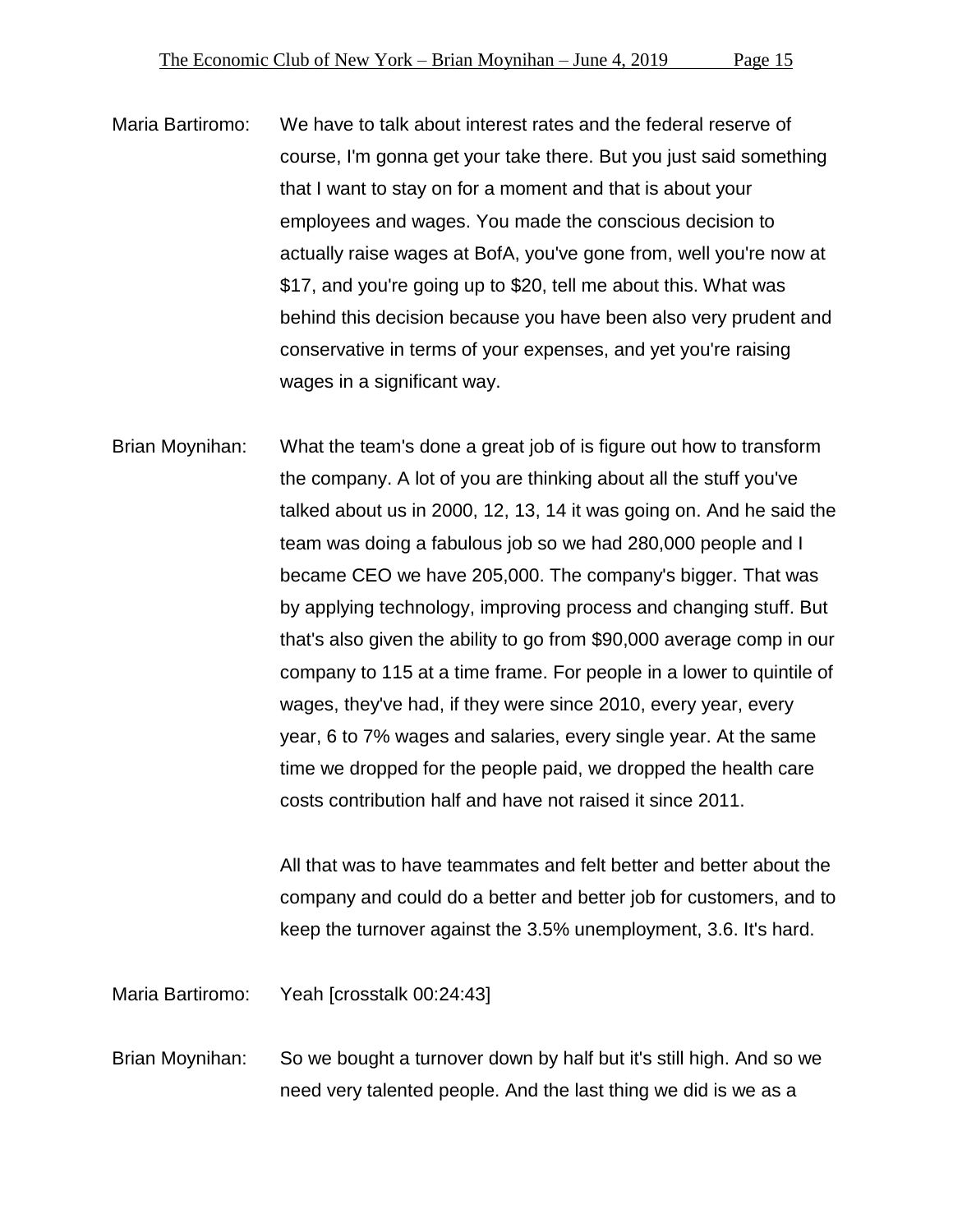company have profit margin ability or money and ability to do business the right way that we would not let employees, employees will always be above, way above the poverty for family even if they're individual-

Maria Bartiromo: Above minimum wage?

Brian Moynihan: We said way above minimum wage, way above that, we set a 25% buff for that now we're running 50%. That was a conscious decision that we didn't believe our teammates should ever be in a position that they don't earn significantly more than the very standard of living.

Maria Bartiromo: Now that was a big deal and I thought you did it right before you were testifying in front of Maxine Waters, Financial Services Committee, so that was quite clever of you as well.

Brian Moynihan: It was a natural progression. We crossed 15 and 2017, which was a great debate, I think I talked to you about that in Davos.

Maria Bartiromo: Yes.

Brian Moynihan: And we were going to cross 16 and change but just for the merit and I said let's just end the date and go to 20 which is 40 some thousand bucks a year. So let's just add it and let people know the course. And again, so our teammates will feel good, rest of our teammates feel good about it. But importantly, it would shut down the turnover little bit and it's not. It's the lowest it's ever been. But if we can get a couple hundred basis points out of that turnover rate that's a big deal.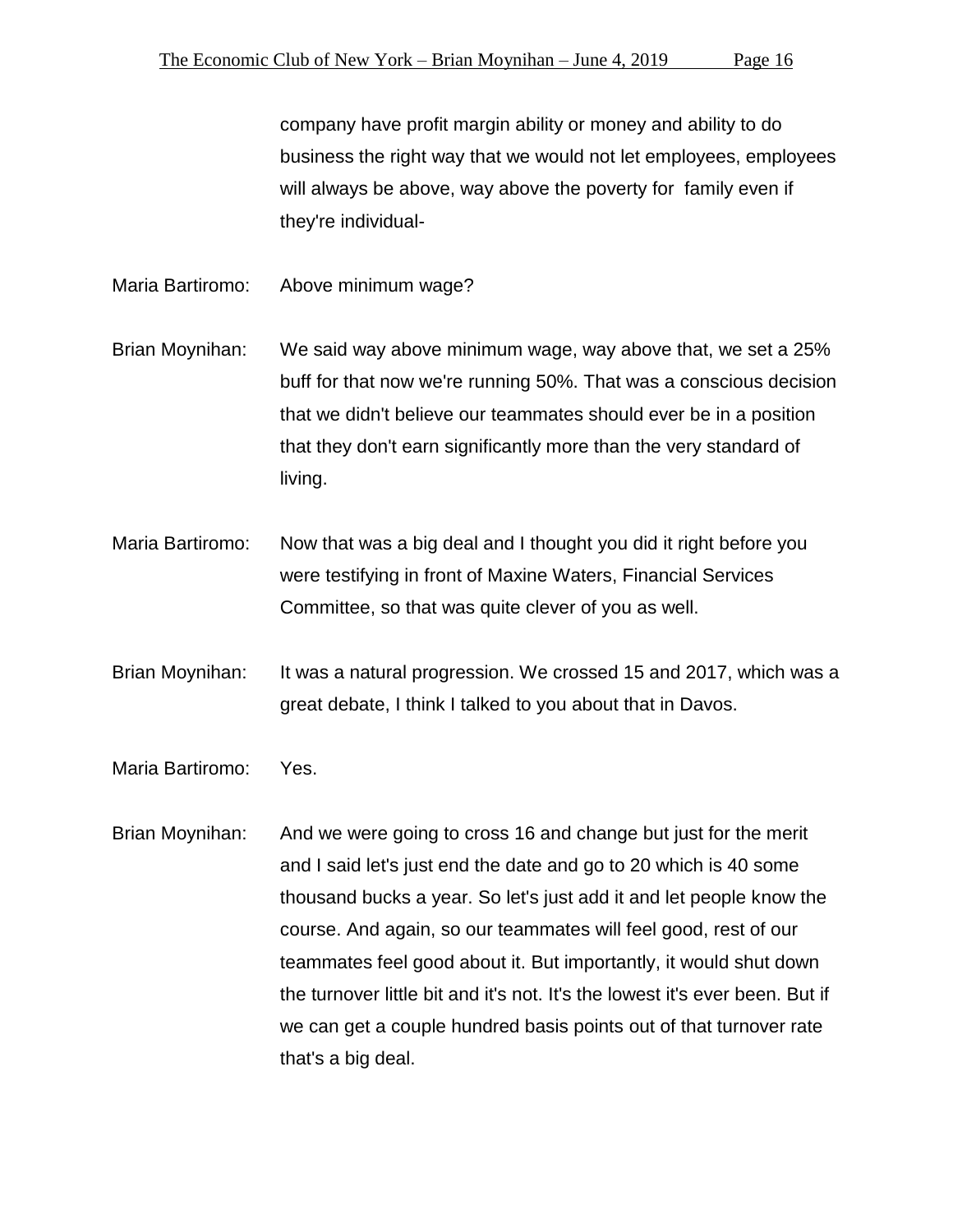Maria Bartiromo: Are you getting the feeling that we could be walking into a tougher regulatory environment for the banks? I mean obviously this administration has lowered regulations but the big banks haven't really felt it. I mean it's been the small and mid cap companies that have really gotten the relief on the regulatory side, where are you on that issue? Are we walking into period with the democrats in control in the Congress, ready to put further pressure on you as a large SIFI bank or do you feel the opposite given Trump's new regulatory environment?

Brian Moynihan: I think the key was to get in place between capital liquidity resolution to resolve a major company, get everybody under the tent, change the activity scope and that was all put in place, but they're still fine tuning that, and if we can just stop and make sure we got that right. And so we talked a lot about is, if you are 15% of the FDIC insured deposits and whenever the failure basically the fund pays for it and we build the fund back up. We have a higher interest in making sure people are safe and sound than anybody else. And so, I want capital liquidity and bass equality and all the things. The problem is when you swing the pendulum too far you gotta make sure you swing it back and so I think we're advocating to get the pendulum a little bit back to middle but not change the scheme. Stress testing is a very strong and we'll find out this year's tests here in a bit.

> And what that says is these banks should not, these banks meaning not just the big SIFI but everybody, shouldn't be the problem. And by putting more stuff under the tent and in the event stuff creeping out, you shouldn't have the same problem because people sort of rewrite history from the back, from where we are today, but most people failed weren't under the tent. And the issue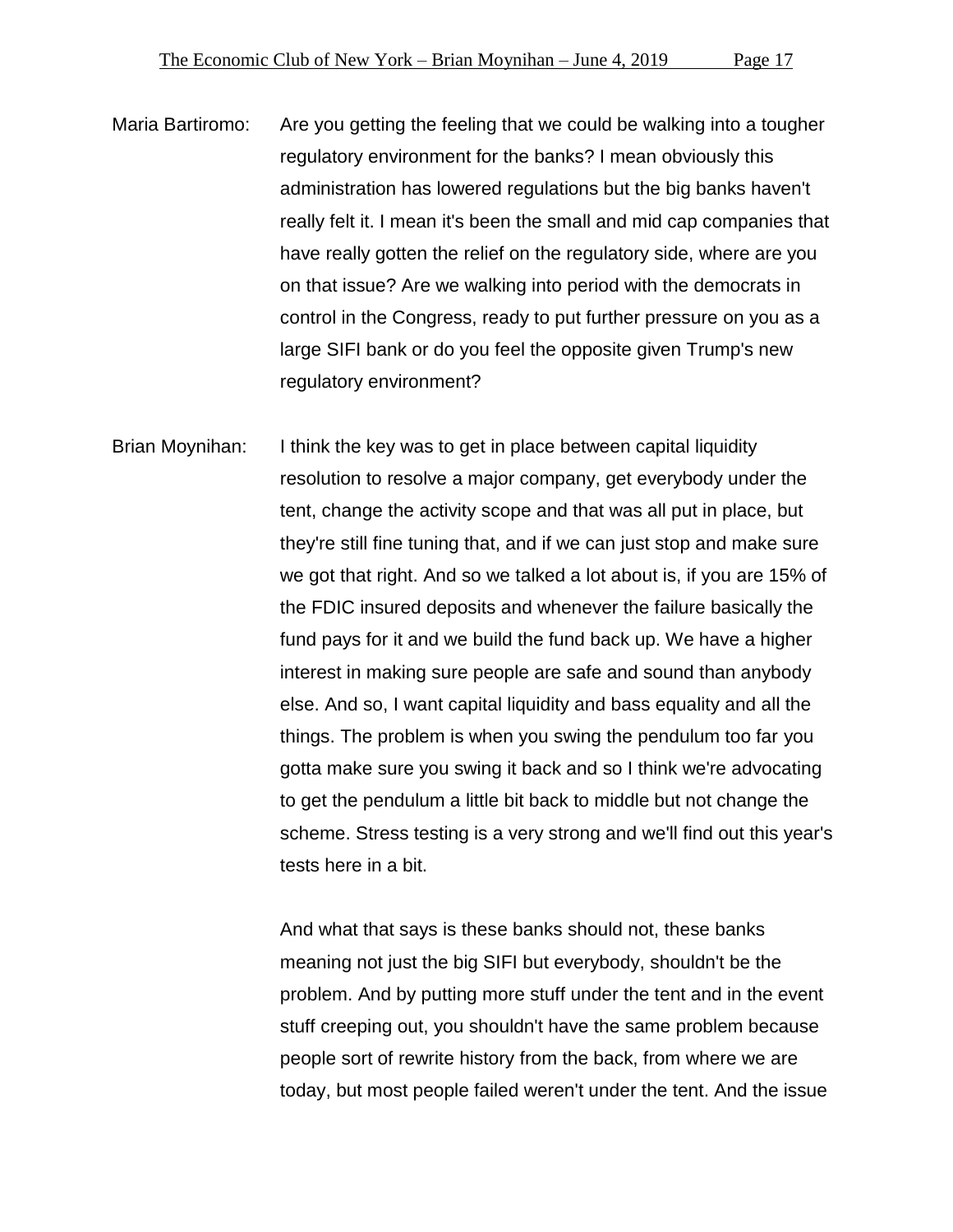was what Jim [Vernack 00:27:46] and others were doing at the time, they had to figure out ways to solve problems that weren't really the banking industries regulatory framework. So he fixed a lot of that and that's good. But we got to be careful because there's a real cost benefit analysis here which is, if the simple numbers we have 10% capital requirements. 3% of that is for the SIFI buffer and it's only two and a half, let's just make it three or 3% of that for the SIFI buffer, 7% of the base capital so the regional has seven, we have 10. If you think about that, it doesn't sound like a lot, 3%, that difference is \$50 billion dollars in capital we can take no risk on. So if you said, let's say the two verses 3%, so you take 100 basis points, we can make 100 billion dollars more loans that we can't make today. So the calibrations a key and that's what we're working for. And we believe by the way that our pot should not be visited on other people's houses, that you need to have less regulation of smaller banks. We were clear on that the SIFIs were and because if they fail, they don't create the same problems, we clean them up and go on.

- Maria Bartiromo: Let me go to another gap which a lot of people are talking about and is the gap and interest rates. We're seeing the 10 year drop like drop down to 2.2, broke 2.07% actually. The yield curve has now inverted where you've got the 10 year actually lower than the three month at 2.3%. Important conference going on in Chicago in terms of Fed policy, Jade Powell this morning said he's ready to act. What does the inversion tell you for starters? Is this indicating that the recession is on the horizon?
- Brian Moynihan: There's a common view that there's a correlation between inverted yield curves and a recession, and it proves to be true. A number of times it also improves not to be true. And so, I think you've really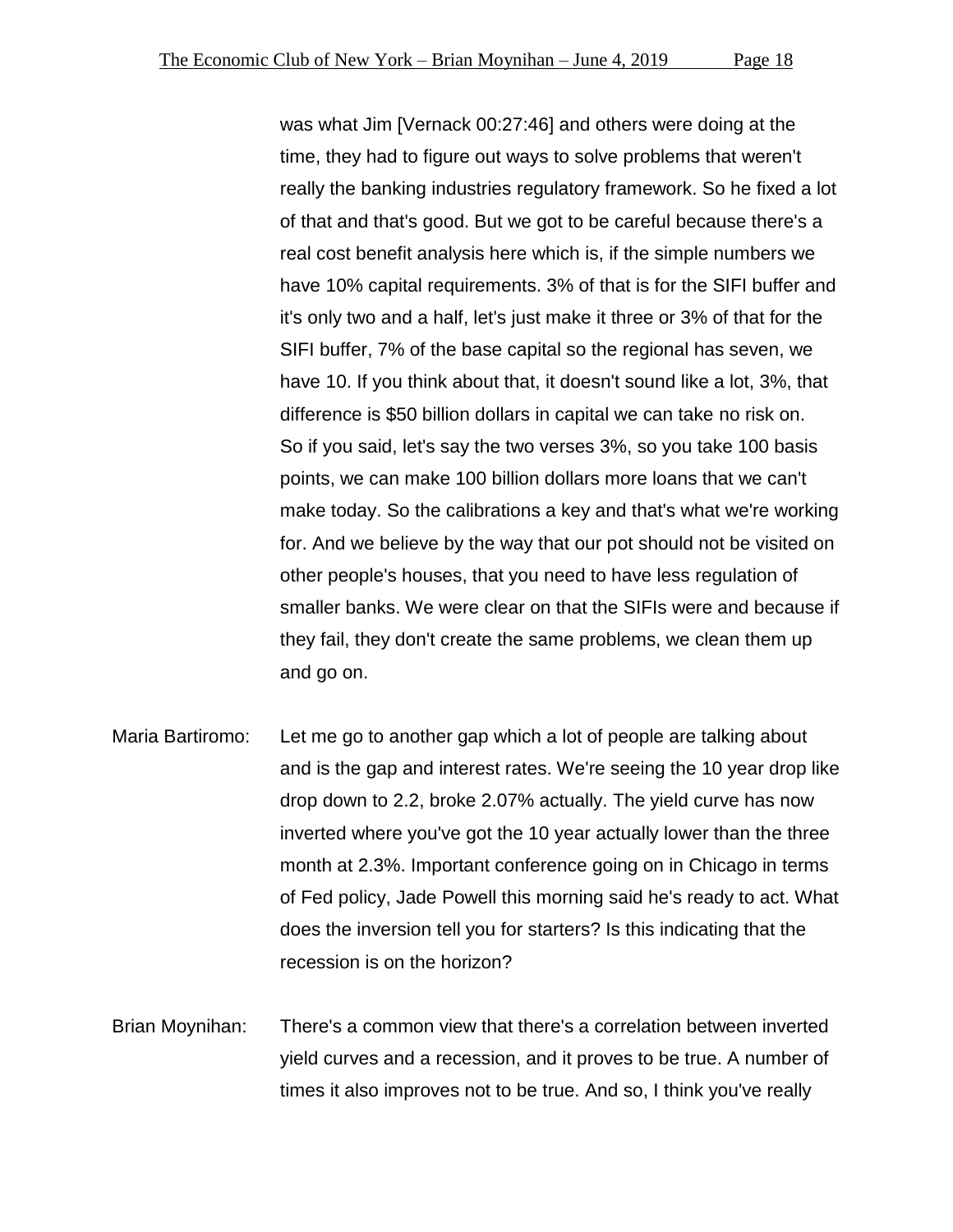got to focus on the real underlying economic data and what you're seeing come out and so business conference is strong, not as strong as it was but strong consumer confidence is strong. Not as strong as it was at it's highest point, spending, etc. So I think you got to concentrate on that. I think the thing about the yield curve which is different this time, I read an article today, said this in 2006 and so get ready.

The German 10 year rate, I think in 2006, at the same time was 3% positive. It's now, 30 basis points negative. So the question is how much the capital flows around the world are creating the massive rally in the American bond market because we're positive me. So you got one side that... people say it's recession indicator and they can prove that, and you got another side proving, no, it has nothing to do with it and there's other factors that they can to prove that out. What I try to use avoid the debate other than to watch people argue that other, which is kind of fun, and really just sit there and say what do we see in day to day activity? And the activity consumer America has gotten incrementally stronger during the year. And so, unless people don't have jobs and aren't getting paid more, I think what will slow them down will be that and we don't see that. And by the way when you talk to our clients, I've asked a question here number one issue of most the people here, I can't get enough employees. And so they're all higher and are trying to in replacing people in last year, 27,000 people in our company. 27,000 people. Now the people that left us went some place, they have jobs, some retired but most of them had jobs, they left it was... so we have 27,000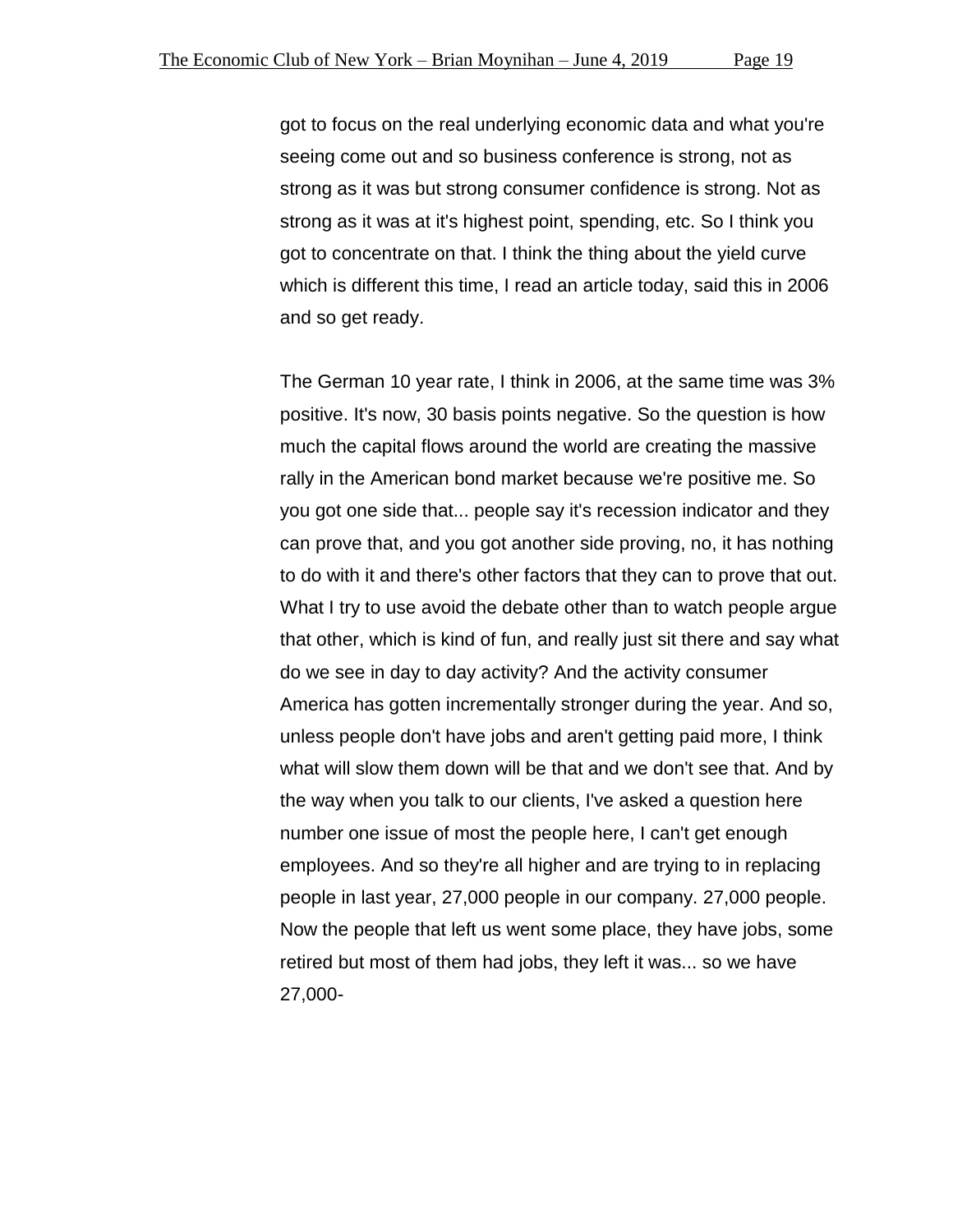Maria Bartiromo: And you want to see that you want to see that, you want to see that kind of... that tells you that the economy is strong. [crosstalk 00:31:20]

Brian Moynihan: Very healthy for economic... very healthy, 200,000 jobs, 197,000 jobs and so I wouldn't... I think people are over looking at that market indicator I can, but I cannot fully understand why. It is a trading question and people making money but you know the real questions what's going to go on the in line data and I think Chair Powell, this morning in many cases has been in a whole group of people, have been clear that if they need to help the economy, they will, but they're not going to help it unless they need to, and that's what being in a neutral range means. Until they got to that, they had to get... they got in the neutral range and that now it's really going to be, as one of the former chairs told me, it's like climbing a mountain. It's a hand hold the next meeting and the a hand hold... everything, so there's a pattern to it but it's really literally just where's the next place to put my hand so I can hold up and they're trying to figure that out.

- Maria Bartiromo: What you're saying is number one, the backdrop still feels very strong to you, the consumer when you look at what the consumer is doing in terms of spending habits, it remains quite robust and on the other hand, what you're saying is, rates have dropped and treasuries have gone up, but that's because there aren't a lot of alternatives across the world.
- Brian Moynihan: And now the market has, and our economist Michelle Maher put out this morning, I think three cuts between now and next year and or something like that. We'll see if that holds. If these trades fall into place and you see from com down, it'll be interesting to see how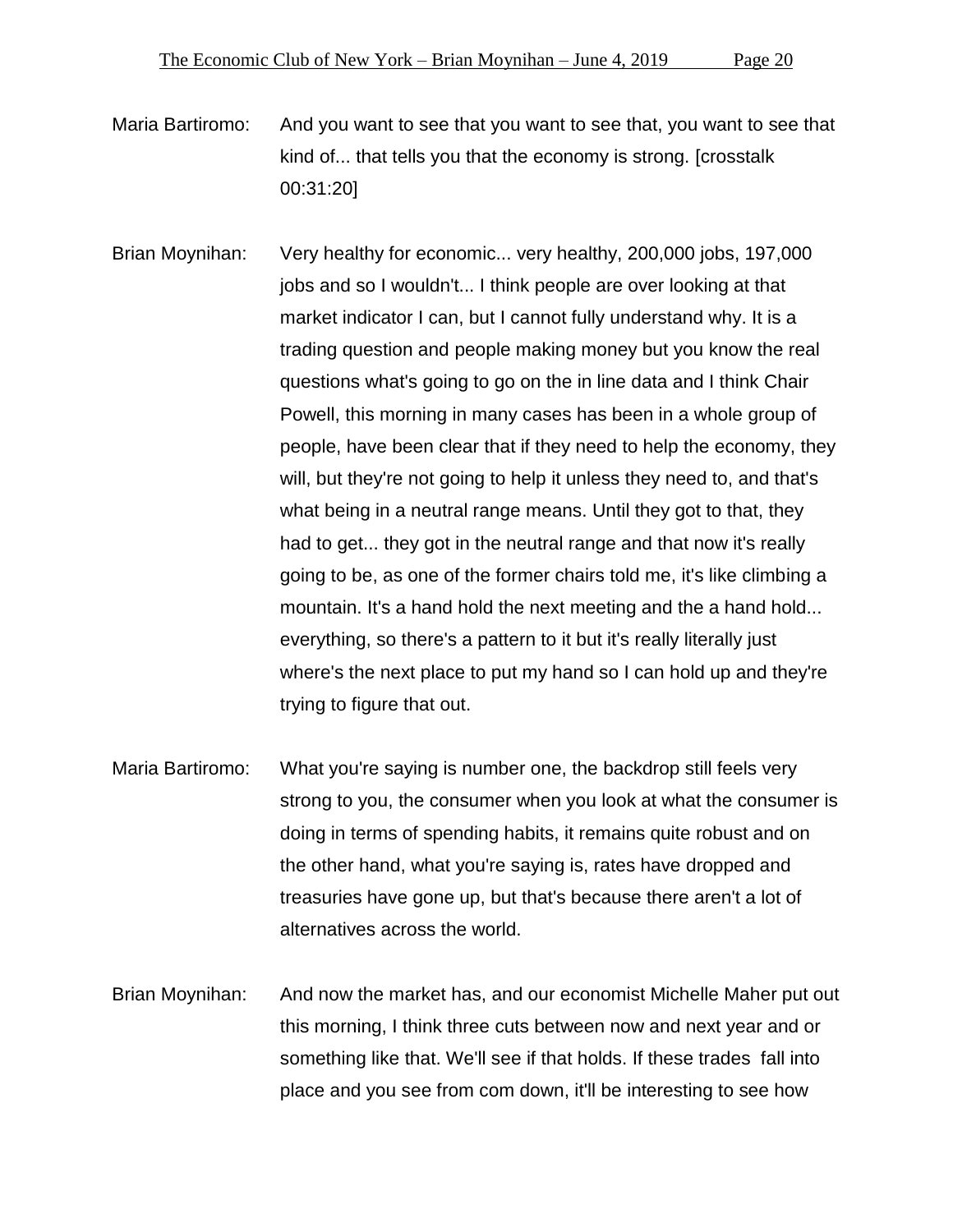fast that comes back on the mark. By the way, it was in the market, came out of the market, was in the market, literally everything flowing based on the debate.

And so it's not really there. I think for this fundamental reasons yet, now we'll see the data and if data starts getting weaker than it does more fundamental.

- Maria Bartiromo: What a change in conversation, a year ago we were talking about the Federal Reserve raising rates three times, whining down the balance sheet, so that it could get the balance sheet way down from the four plus trillion dollars. And now we're talking about a cut in interest rates. Is that largely because the Federal Reserve wants to get to its inflation target? Maybe that's it?
- Brian Moynihan: When you gets this debate about monetary policy, I've always said my debating with the Fed about how they're going to set monetary policy is not a high value task for me. Because I'm not sure they are concerned that the inflation is stayed in ranges its stayed, they've been clear if that. I don't think anybody, you don't need to have some divine whisperer here, you could just go read the minutes, they're worried that inflation thought... they're worried a job... wage growth is not as strong as they'd expected at this point. So there's a flow curve work, what's happening is the phillip curve is getting back in sync now as each, the wages have been rising at 3% as opposed to two. We see much more wage inflation. I'm sure the business owners and operators here do too. The idea that wages are on the ground 3% ,I'd like to find one cohort in our company that's close that just... not I'd like to, it just isn't true. And so I think they're debating the inflation issue. But it is interesting that it wasn't last year, this, last November, we're debating-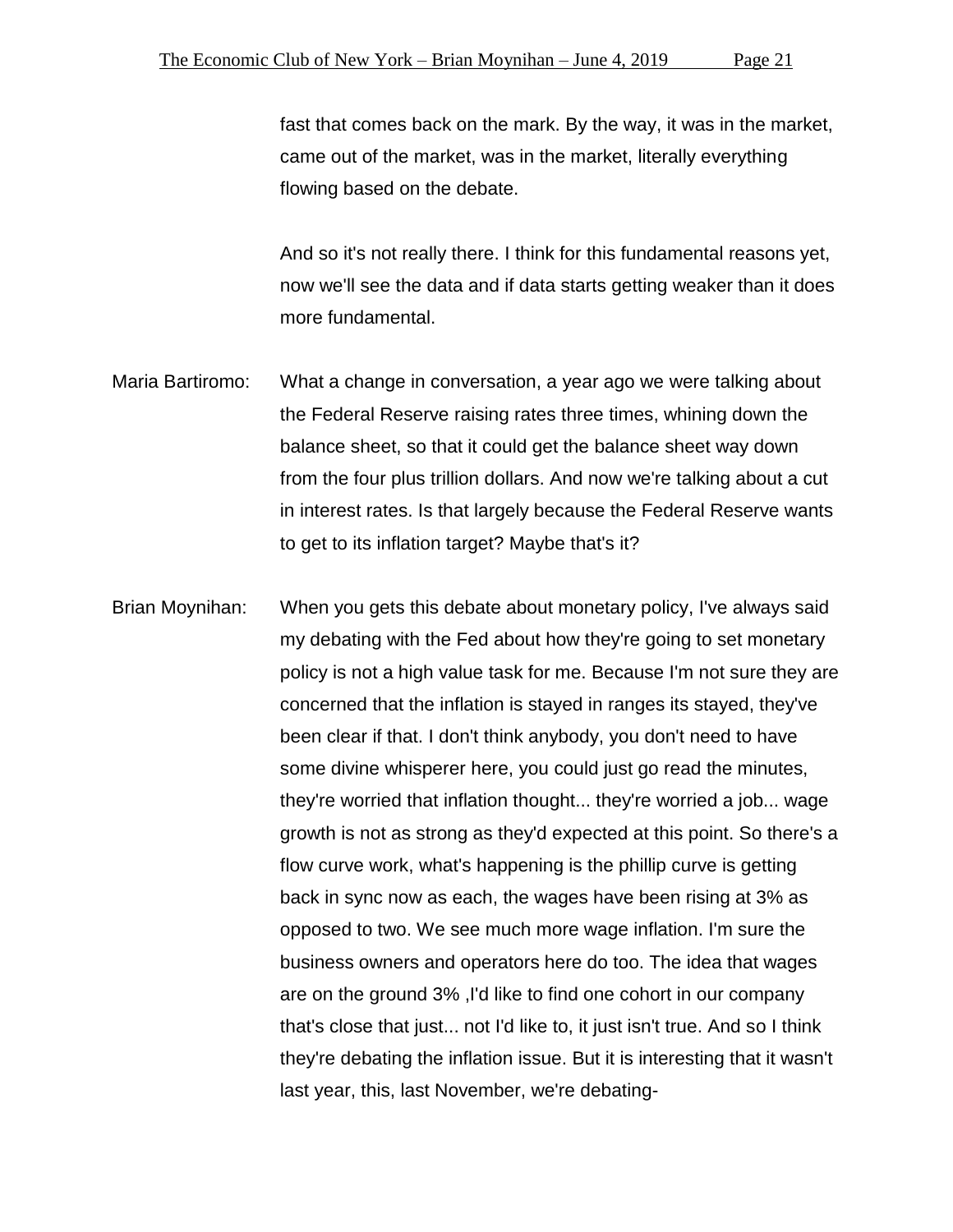Maria Bartiromo: Thank you.

Brian Moynihan: ...whether they're gonna raise rates and stuff. And it was predicted, if you look at our financial plans that were developed late last year, it had rate increases this year in them, and by the way, we don't make it up, we just take the markets blue chip consensus. So you have to go back that far. So what's happening six months, trade war, Brexit isn't getting solved, people worried about the impact, and China's slowing down the impact on Europe, which is much more into that. And then you're worried about even Brazil, which was come along a little bit. So the world estimates have come down and Europe's estimates have come down. And so it's been six months now. Half Empty, says oh, my gosh, people are revising down half full, it's only been six months or what would be the condition to put us back in different mode. Six months time, I don't think in November, we thought, in October/ November we thought we'd have some crazy environment was over... it wasn't real estate prices grown 15% a year, it was real estate prices around 3% a year. So all we gotta do is sort of get people back into that mode. Get the thought process back in that mode and that's going to come down. I think solving some of these core issues which the next co governance up here today trying to figure out this situation. I was down there last Thursday and Friday, it was interesting time to be there. President, as he's announced, spoke at an event we had down there for our teammates from around the world. Some were before the situation changed for him that afternoon and talking to his cabinet stuff. They need to solve this. They're trying to figure out a solution and they're up there doing it right now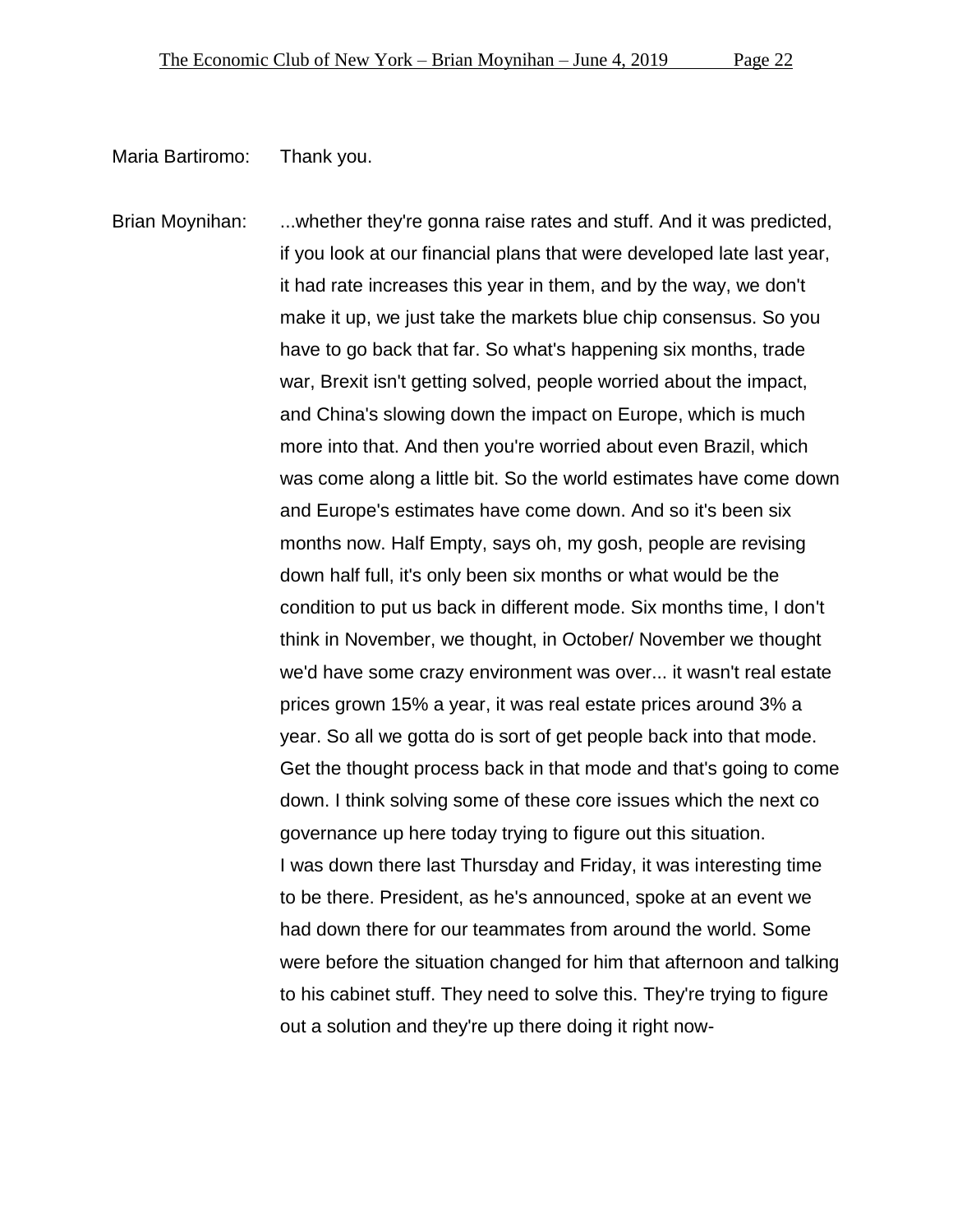Maria Bartiromo: DO you feel like its actually worsening the trade worries, because now the President is looking at Mexico or do you feel that this is just bluster? The President is playing poker in a sense? You're right Mexico officials in Washington this week meeting with Secretary Pompeo. He's got to get USMCA passed. And you've got this political dysfunction in Washington where you're not seeing a lot get done because the two sides hate each other so much. If they don't get USMCA passed, does that blow what you're talking about? Does that disrupt this strength in the economy?

- Brian Moynihan: So I think the economist have already... just because of the delay and the perceived delay in resolution in China... because even going to few weeks ago when the negotiations broke down of why every sale by the G20 and now it's a little more debate, we'll see what happens.
- Maria Bartiromo: Right.
- Brian Moynihan: And then USMCA, you have Canada and Mexico started the process so... and then change. I think the clarity around that would add back. What will it add back, I think until it was past tense, I think it's going to be harder to add it back. So they went from year two, six, which assumed it was all going to get done. And like last fall, to when it wasn't gonna get done back up to about two five, this GEP for 19 in the US and then back down to two four. So I think what you're seeing is a delay now. If it stopped cold and it was clear nothing was gonna get done I think it would come down further. I still don't think the US economy... they don't believe, by what they publish this morning, the US economy will go in recession.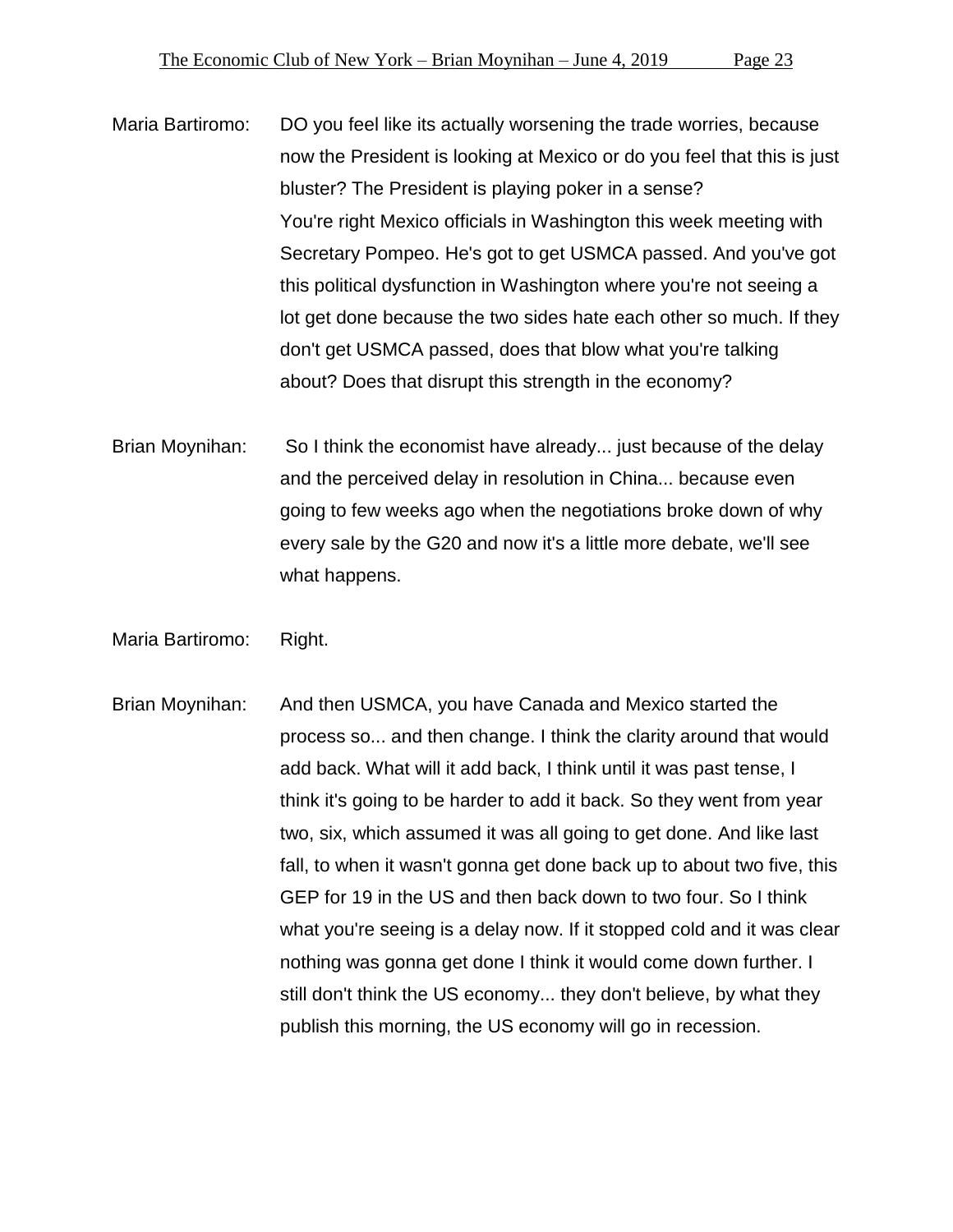Maria Bartiromo: And you don't see it in your... when you see it [crosstalk 00:37:21] You're seeing raw data about the consumer.

Brian Moynihan: We won't see it till it happens but right now you don't see the impacts. You see some companies are starting to feel the affect of tariffs taking equipment out of China. It's gotten expensive so an example of client, they that I got relayed to me was, they were going to buy two pieces of equipment, they bought one. That level of uncertainty isn't healthy for...

> When you discount future cash flows, which is what every business assessment does. Anything that puts a variability around those cash flows, you as a senior executive are going to ask people what's the range of outcomes here? And if that range gets wider you're going to be more reluctant to do it and that's, that's what you're feeling right now. People are saying, wait a second, if this trade goes really wrong, what happens to me and do I need to buckle down, do I need to horde some cash, do I need to slow down a little bit? So I think the relief might be more than we expect that was 3% in the first quarter when a lot of this was going on. And there's some technical reasons that and happy stuff. So I think it would be better, I think it would impact... but I think they took part of that into consideration, especially the lay in a way, or experts looked at it today. They were clear. This is starting to reflect trade disruption.

Maria Bartiromo: Actually I was surprised that the GDP wasn't revised downward more, from 3/2 to 3/1 in the most recent reading. You just mentioned, real estate, what can you tell us about housing right now? Because mortgage rates have also come down. And I'm wondering if that has been a bit of a spark in an area that we were seeing some signs of weakness within real estate.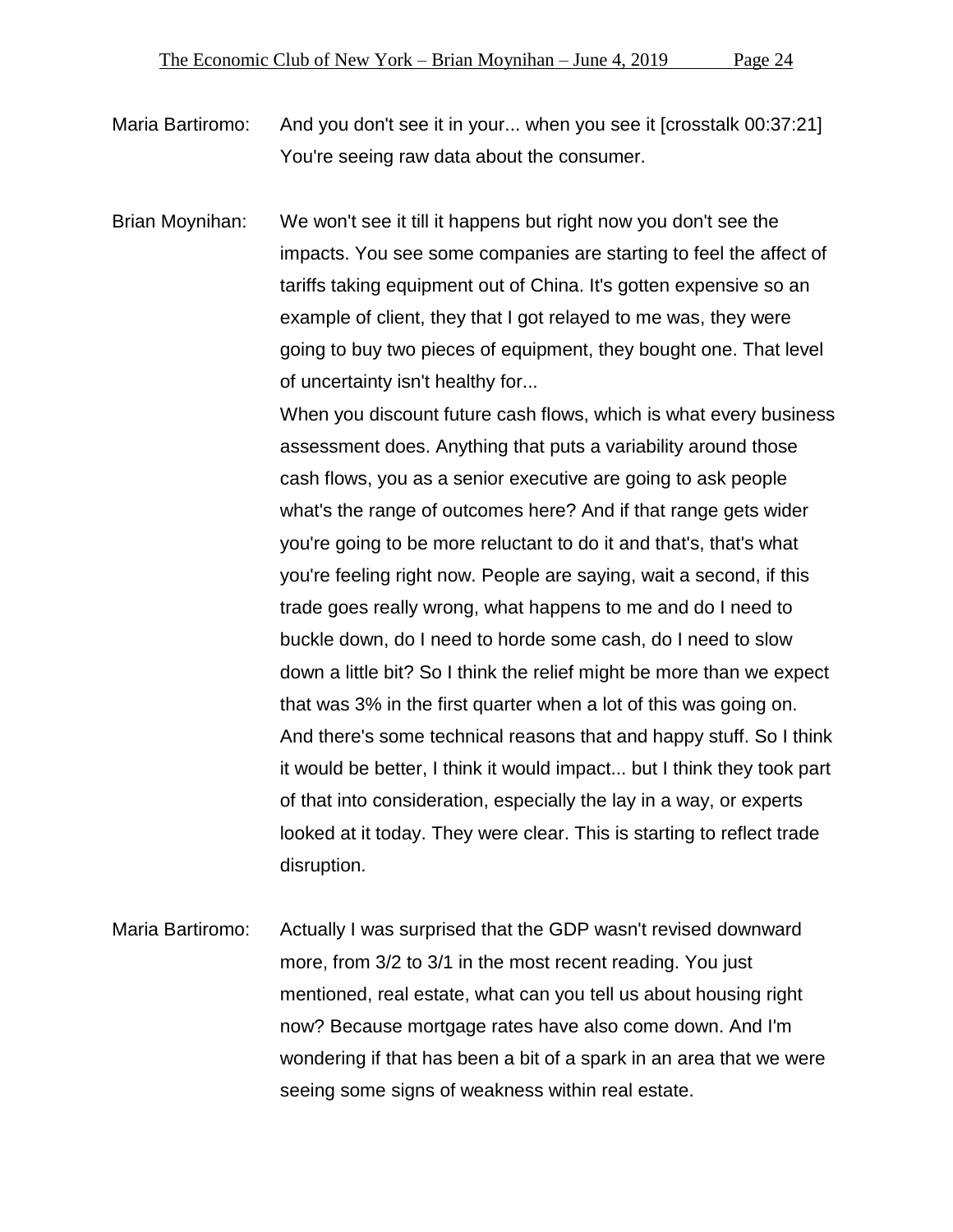- Brian Moynihan: This is again will be glass half full, half empty. Real estate prices going up about 3% year over year three to 4%. Almost every city seeing, rises in the hottest cities faster.
- Maria Bartiromo: Every city, wow.
- Brian Moynihan: Yeah 20 cities are up 3%. That's a top 20 cities. The long term trend, if you looked at the curve coming up to 4,5,6 and then saw it shoot up and then come back down and get back on, it's basically on the same trend at 3%. It's just it found some ways way up from the way down.

This is healthy for a million change units the populations only growing half a percent, household formation about a million a year, a million units is healthy. Car sales at 16 million versus 17 million people can wring their hands but 16 million is higher than all but a couple years in the history, other than the last four or five. 40 million used cars sold a year so the underlying activity, if people are employed at this arena, it's going to be fine.

We don't want housing to go up at 6,7,8% a year. That's what we had and that's fueled by... it's the biggest leverage that all Americans can make, 5% down 95% credit, you can't make that. You buy securities, it's 50/50 at most. A lot of the things, it's less so the idea is... we don't want that, so 3% is fine. Now when it gets out ahead of that, that's usually due to San Francisco and places, Boston, places like that. They're just hot for jobs and that'll settle back down. There's housing shortages in those environments, that's a different question but you know so housing very constructive probably has more room to run honestly, but I...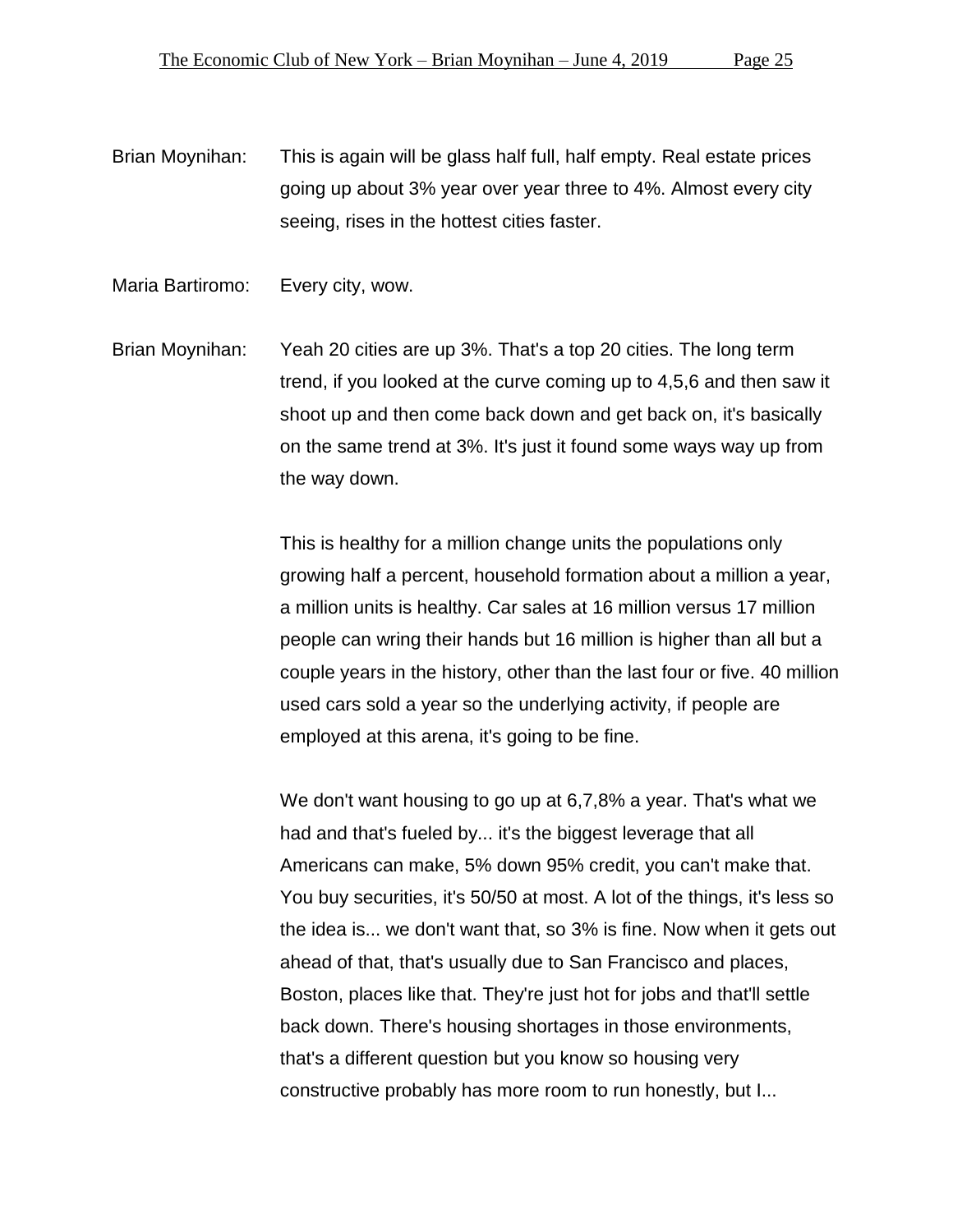The thing that we have to forget, we take that trade, but you also have to solve immigration because at the end of day, the population in the United States and those statistics and I gave you went from 200 million to 300 million people. Workers went from 70 to 150. The big chunk of that was when participation changed dramatically from the late 60s to now. We need people from outside the United States.

It takes 21 years to create a 21 year old, so population growth rates just don't... I'm one of eight kids so I can... population growth rates don't change fast. If you study the economies that struggle... China, Russia, places where population declines you're always fighting a shrinking pie and we need population growth and it's going to come. So we have to have some resolution that because we need the people I think that, to help fuel the economy but housing in that regard is actually very healthy right now, and I believe personally has some room to run I think mortgage rates, being down at always help that.

A a lot of people have very low rates. The refinancing people that really get some refinancing is pretty low because you got to remember that there's been a long 10 years of rates being in fairly low environment. It does allow a little more purchase power on the buy and then the new millennials coming in, who had been slower to buy largely because they're urban. And if you think about where they're living... You're not going to buy a house Co-Op in New York City if you come to work for one company, they never did. It's just more and more coming to the cities to work now so that's part of the change that will change over time.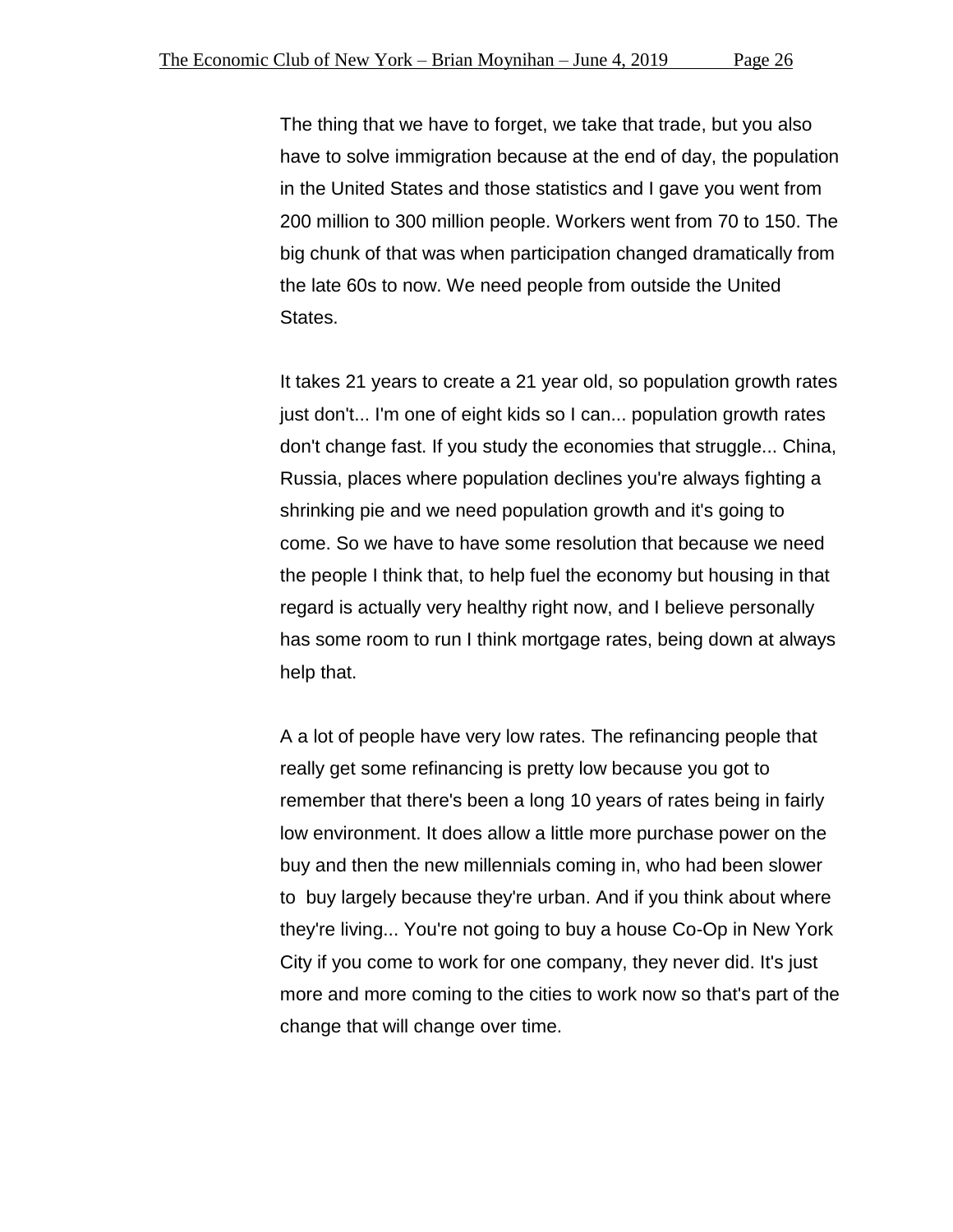Maria Bartiromo: Is there anything that you're seeing in the credit cycle that has caused you to increase your provisions? How are you competing with some of these easier lenders out there who perhaps don't have the standards? Are you lowering standards in any way right now?

Brian Moynihan: We aren't lowering standards because we tried that and it didn't work so well. We bought a couple companies who really done it and it didn't work so well. And so we have this idea of responsible growth and so if you look at the stress test, we have lower [inaudible 00:42:22] charge offs. We're running the company that way, which means will fare better in a recession and we be able to keep growing the company and driving. That's kind of a basic philosophy and I also think some of the products, as we observed in the past tense we're not the right products for consumers. In terms of credit quality overall in the United States on the consumer side, credit card delinquencies, charge offs are in very good shape. Always the issues more in the subprime category. Auto, very good shape overall. Either people brought back the credit lines... the real debate right now is about leveraged finance markets that's largely financed outside the banking systems balance sheet to be clear. And that's in the hands of the investors who will see marks if they go the wrong way. There's a concern whether that can... Chair Powell talked about it because he... two weeks ago or something. It's not clear how big an impact that has its \$2 trillion asset class. It's an, what you call an NAV holder. IN other words, people whose liabilities float with our assets the duration more matched than a bank would be and stuff. People feel, but I think we should worry about that and then the impact of corporate credit. That's really the thing we don't see anything yet because the economy is good and companies are making money but we think at the margin. If society at large is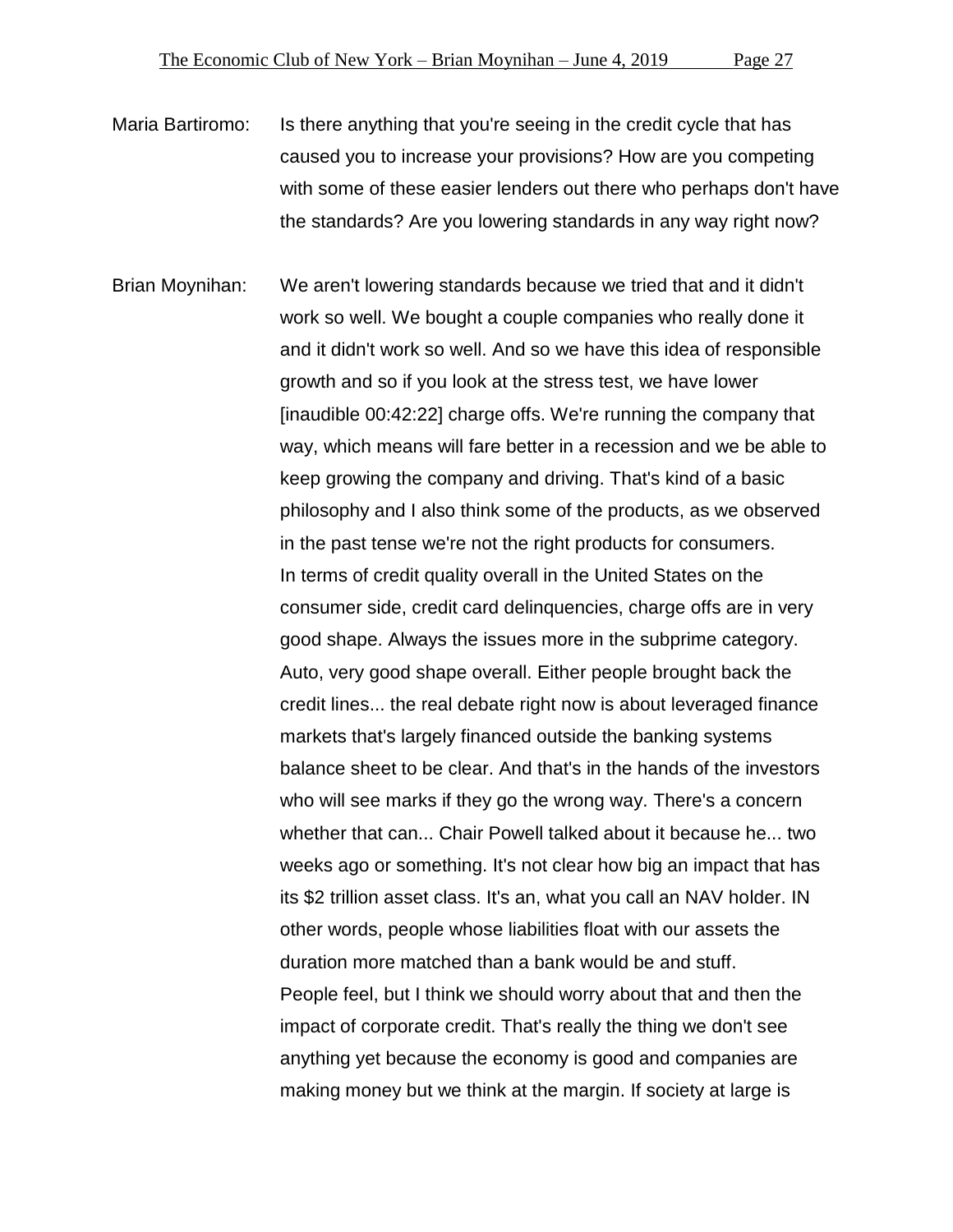going to face this recession would feel more like the 99/ 2000 was driven more on a commercial side than on the consumer side, because a consumer, you've had 12 years of pretty strong underwriting on the consumer side and that you know that is driven the consumer to be in pretty good shape.

- Maria Bartiromo: Bank of America, the legacy business was always strong. You go back to the crisis in 2006, 2007 going into 08, and it was the companies that you acquired that we're really having issues, like a Country Wide Financial or while at that time, Merrill Lynch so-
- Brian Moynihan: You're gonna ruin my lunch before [crosstalk 00:44:08]
- Maria Bartiromo: No, I just want to know where you are seeing the potential fallout in terms of the next crisis? What do you worry about that we ought to be worried about in terms of where to look, which could have the weak spots so that we're not blindsided like we were?
- Brian Moynihan: I think the issue that's there is in the leverage financed. Had the terms gotten to favorable to the borrower, numbers of multiples, covenants things like that. It's just a smaller asset class.
- Maria Bartiromo: That's good.
- Brian Moynihan: That is good, for society at large. It'll be ugly for those companies and ugly if the economy slows down and they can't carry the debt, and they have to be structured and the usual carnage it goes on. And then there's the debate about people who are barely investment grade and what happens if leveraged up and what happens if they go into non investigate grade. But that's people watching, that people think about that and frankly the operators of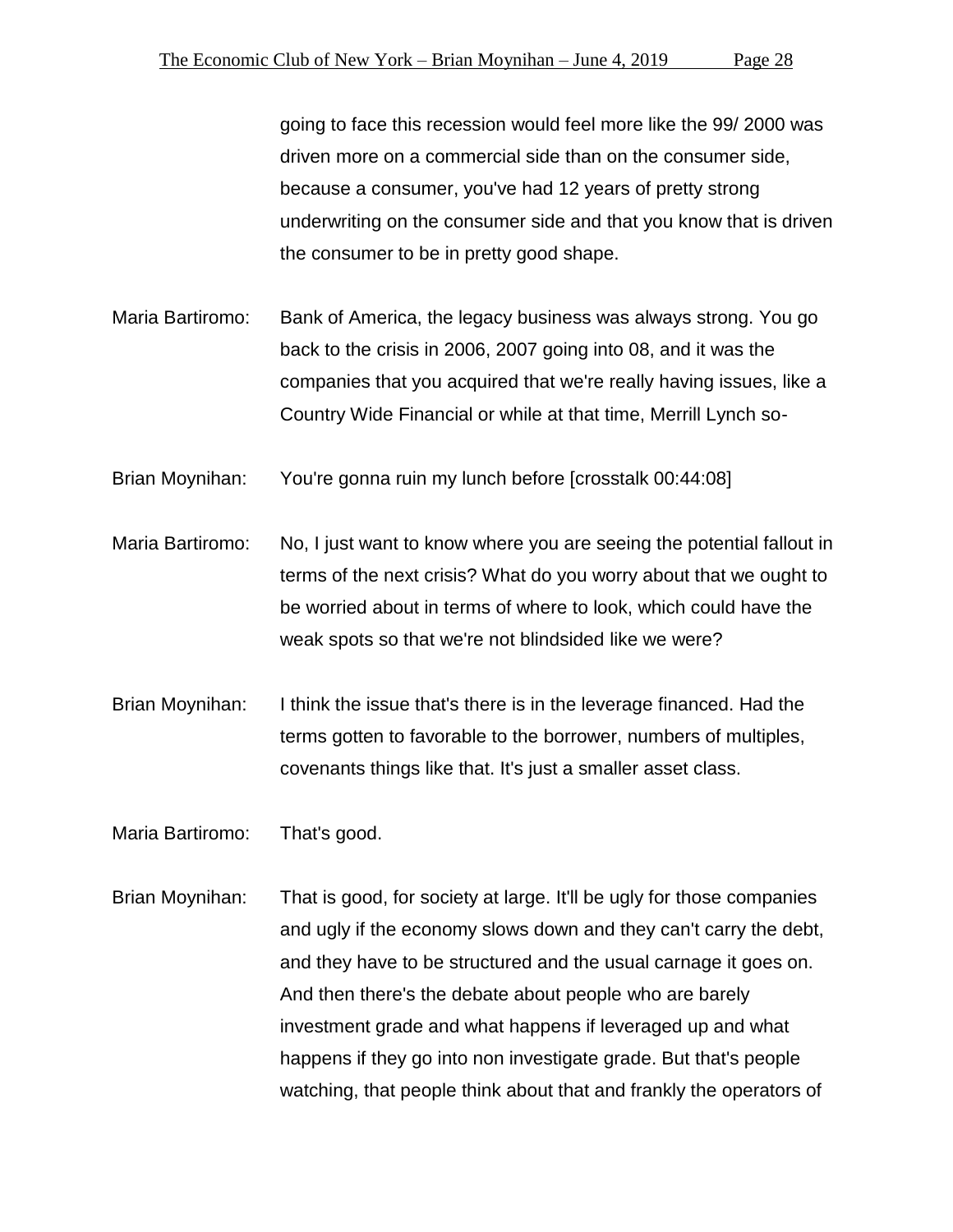those companies are starting to... trying to figure out how deleverage.

If you remember back in the crisis the commercial real estate, they're the walls of refinancing. The walls in this business are a little more spread out and people trying to push them out which then gives you time.

- Maria Bartiromo: You've been the leader in terms of digitization and moving the company toward new technologies. Talk to us about the products that are most popular that are most effective, and everybody wants to know what does this mean for workers in terms of replacing so much with technology. Tell us how you use tech and where its most prevalent at the bank.
- Brian Moynihan: There's probably four or five trends in technology that everybody has to... every business has become [expertised 00:45:46] in and really understand how they're going to affect their customer base in the change. One is voice recognition and other is data storage retrieval. The third is networks, speed, efficacy, latency and all that stuff. The fourth is machine learning, artificial intelligence, robotics. Now in different industries' robotics will have something different but in our industry its ability to prepare information and do all mechanically. Other industries it's literally picking a raspberry, if you saw the article the other day, and so we think about those five things that Bank of America.

What we've been able to do is to apply more and more technology in digitization. Taking out paper, taking a process and have it traveled to digitally having customers. So about 50% of customers plus are getting a digital statements and things so you've applied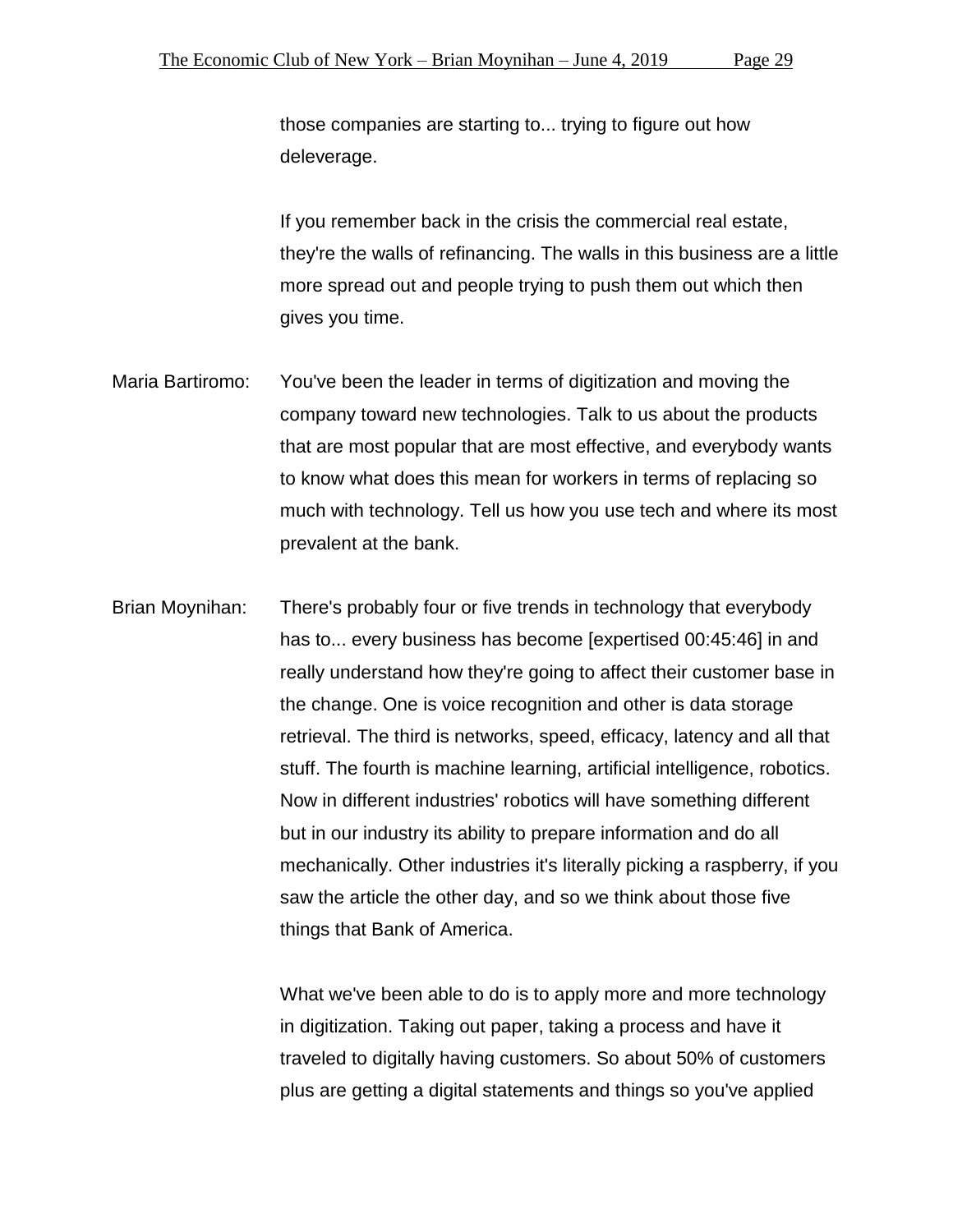that across all the businesses and that's allowed us to really go from 288,000 people to 205,000 people with a bigger company in terms of more customer activity.

Customer activity, your payments and stuff will grow 5% as I said or 9% in this one, and you're doing with the same amount of people year over year. Trading volumes go up every year and we're doing the same amount of people. That's pipeline technology.

Now, let me give you a few specific examples, Erica, which is a... if you open your Bank of America mobile app, which all of you should have and you talked Erica, you can say to Erica, Erica, find all my recurring payments. Now, you're going to say that you could be in a room that has background noise you could have a connection that's... where I live at home the cell service doesn't work that well so it's choppy, you could have all these things. But Erica will come back and tell you all your recurring payments. Now think about, it's a combination of technology first voice recognition. We had to go out and create a new language for financial services for your 7 million people on this now, 50 million customer interactions.

But we had to create a new language, why did we have to create new language want to create new language? The phrase what's my balance. If you ask a typical voice recognition, it can send you to a yoga class.

Maria Bartiromo: That's cute.

Brian Moynihan: You had to have a financial, so we built that, then we had to then have a... there's 110 systems that go over behind the mobile platform that you're finding information from so do you think of all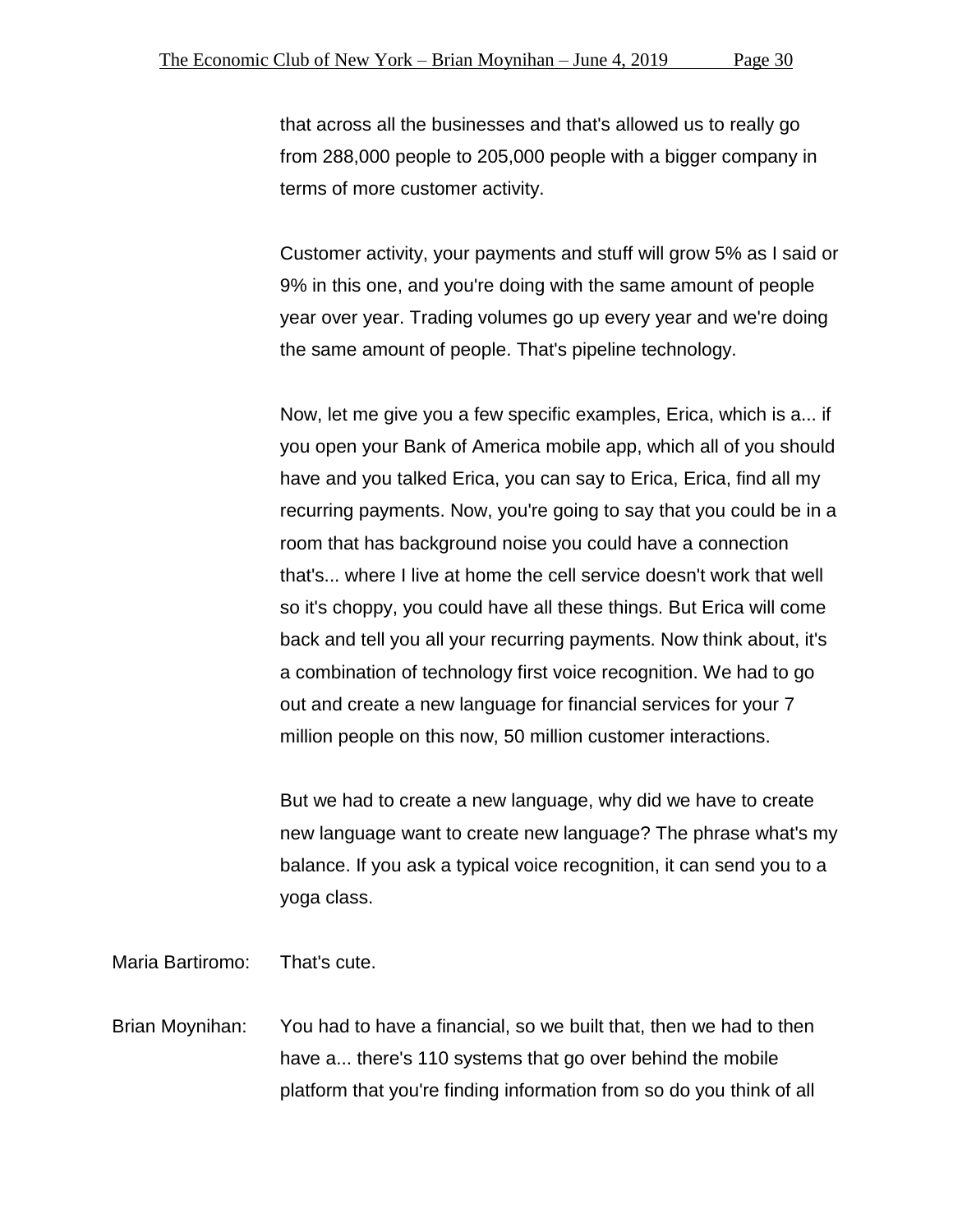the accounts, all the entries and all the systems, and you're not going to wait 10 minutes for an answer. So you had to have an ability to do the artificial intelligence and find it. Then I have to be able to transmit to you.

And I always said about Erica, I said it's nice and quiet room but what are some is driving in a car 6/70 miles an hour 60 miles an hour, can you hear? Will this thing be able to inaudible 00:48:16] and we've been able to do that with that pace of network because the networks have picked up. And then, what it does is it saves you a lot of time because at the end of the day, if you're worried about cutting off the gym membership you haven't gone to in six months and stuff, if you can scroll through and figure it out and call the people they want to answer the phone or something. Or you can just say, Erica, you know, what am I recurring payments and I'll tell you, boom right there.

That's a massive convenience to the customer and so what does it really do. There's a thing called a routing number on your check, and most of looking at the age of the crowd they probably know what a routing number is because they had wrote checks notice on the bottom and every check. There's a different cohort of age that has no idea. And so we get 6 million calls a year asking what's my routing number. So now if you've ever asked that question, Erica comes up and says you need to know your routing number, and that cuts off hundreds of thousands of calls. Now that means somebody isn't doing it, not a high value tasks to answer the phone and tell so that's how you do it now.

Now you go the commercial side you have the same things we have your mobile... we have 27 and a half million mobile customers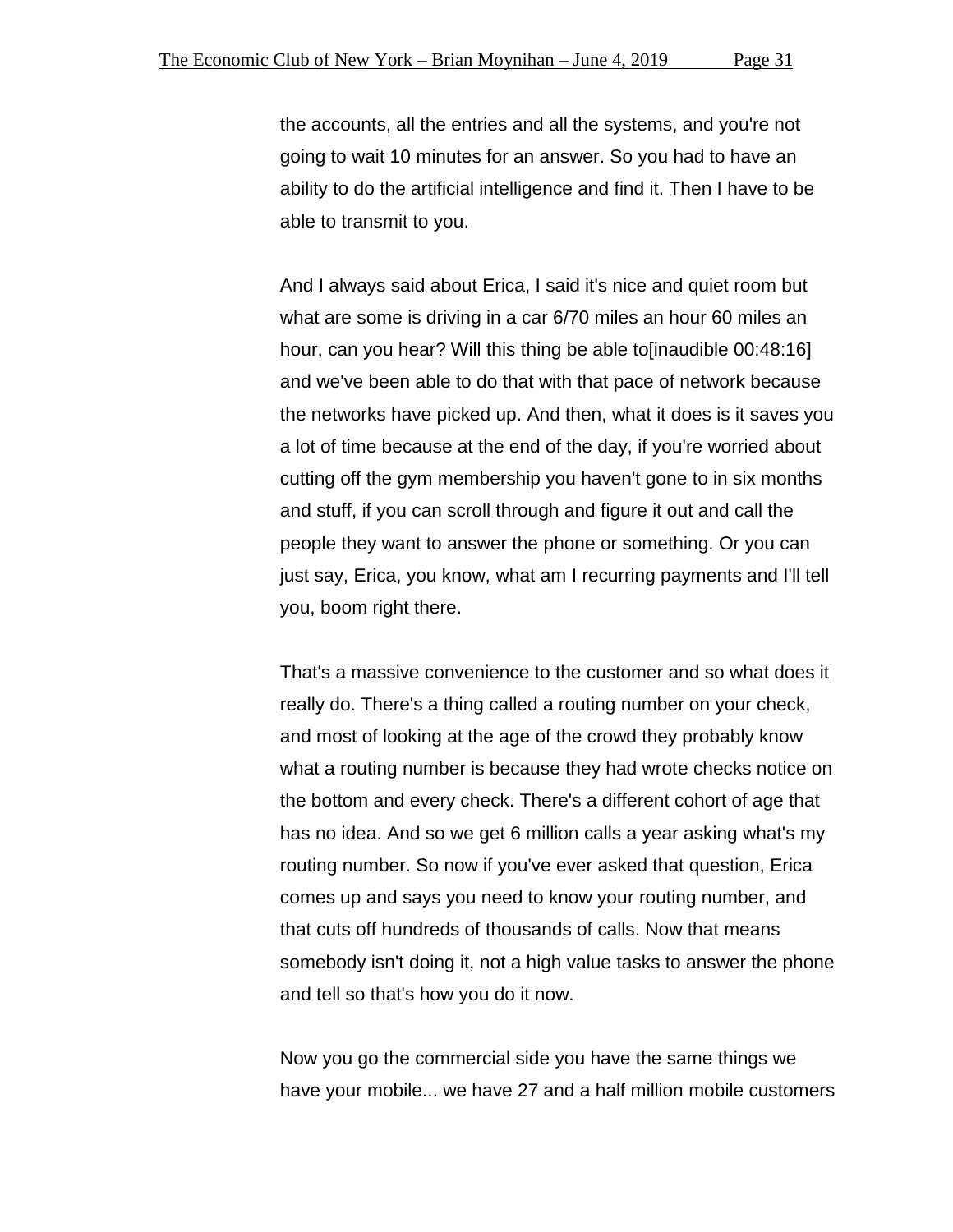as of the last Friday. We have 37 Digital customers on the commercial side we have about 500,000 commercial customers a fully on cash Pro. One of them sent a billion dollar payment on a mobile device last year.

Maria Bartiromo: Wow.

Brian Moynihan: You say holy crap but the end of the day it's just as secure as it might not be what I would, what you would do, but it's just a secure it's pretty fantastic.

Maria Bartiromo: Real quick before we end, bottom line-

Brian Moynihan: We got to retrain all the people that's one thing.

Maria Bartiromo: Well that's important.

Brian Moynihan: We had 40,000 people go through the academy every year whether it's in tech ops, whether its in technology, period, operations or consumer to keep retraining for the jobs of the future, and into me go to my earlier discussion, that is something you can do in your own company. How do you retrain your workers so they can make the transition and have a full career, knowing that activity A, activity B, activity C, activity D may go away? So how do we have people who are in audit that we can now do automated robotics come over to some other business. That is the duty. That is the duty of companies and CEOs and executives in the companies. And if we do that, we can deal with the fourth industrial revolution. that's the point I'm trying to make.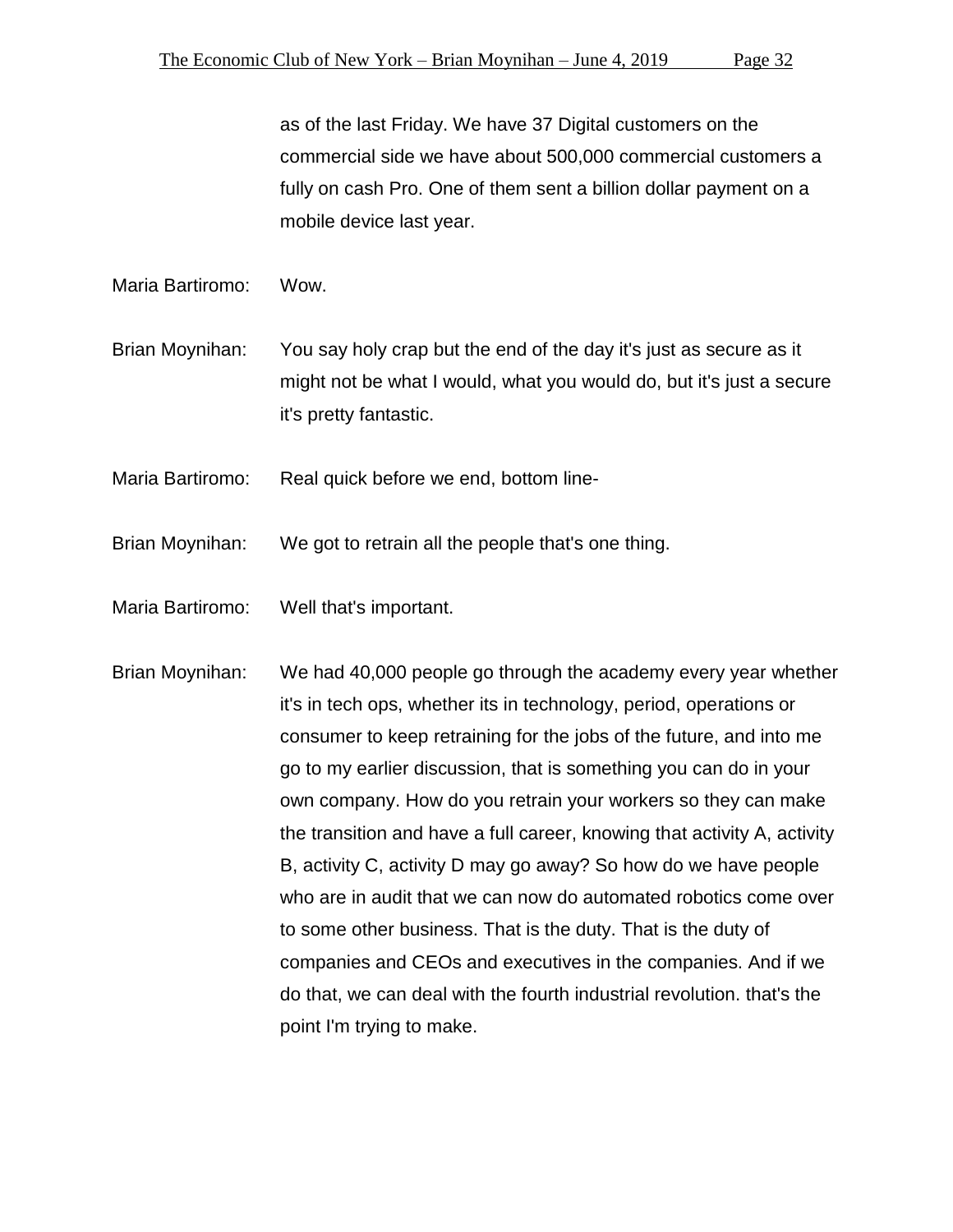- Maria Bartiromo: This is important because that's what worries people obviously that their jobs are going to go away. Where does the growth come from at BofA? You're not a celebrity CEO, you're unassuming, low key, you're grinding at growth. Seriously, I mean you're grinding at growth here and you've done a great job since taking over the bank. Congratulations. But where do you see growth coming specifically from the company, let's call it the next five years?
- Brian Moynihan: We have lots of markets in the US, that we haven't been in, traditionally, and we're opening up in Denver, Salt Lake City, Minneapolis, etc. We have lots of markets we're under penetrated. So our market share in Los Angeles is one half of market share in Washington DC area and wealth managers so we got a lot of work to do there. Then we have trillions of dollars in assets and deposits and loans that are with other companies that our clients have relationships with us and don't have it, and likewise in the commercial business. We got about... we're growing fast but we have low double digit market shares and middle market investment banking.

We have relationships with all those companies, we should own that space and so all that's just hard work and so to come around Wealth Management, come around applying technology but will come around oh good old fashioned [inaudible 00:51:22] 200,010 teammates going out and helping a client solve their problems and miss the consistency apply more and more teammates to.

Maria Bartiromo: You keep up lending and those lending numbers go up and you keep gathering assets in terms of AUM for wealth management. Do you want to get to a place where some of your competitors are in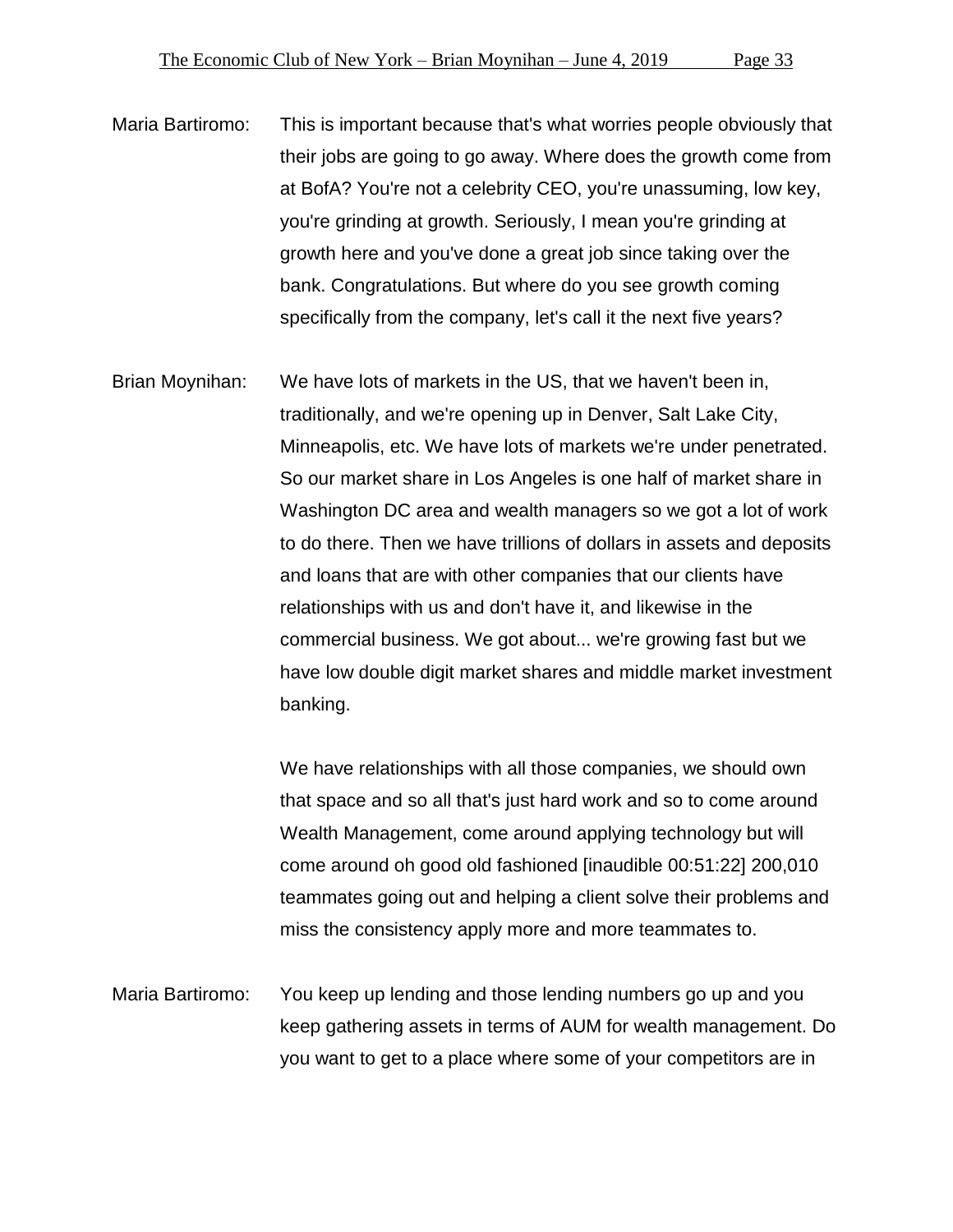terms of dividend payouts? Some of the banks are paying 35 to 40% of earnings out and dividends. What are you 21%?

Brian Moynihan: We'll keep pushing it up, our earnings are growing faster than other people's that's one of the reasons why we're a little behind so you can, you can take that for what you want. We believe the stock is so cheap so we'll spend six and a quarter billion dollars buying stock this quarter and we'd rather take the share count down because those companies that we bought created the delusion that we got to get out of the system. 12 billion shares nearly peaked 11 seven down to now 9.6 and coming down about 150 or so a quarter least, maybe 200 million a quarter. And we'll keep raising the dividend, it went from a penny, a nickel, 7 and a half, 12, 15, keep going up but on the other hand, there's a person who owns that was in the stock, and the job is to have the people who want on a company long term home more of it every year.

Maria Bartiromo: Right, we will leave it there. The final question Brian, because I know this audience wants to know your gut. Will defend cut rates this year? What is your gut tell you, don't tell me what your economist says.

Brian Moynihan: I don't think they will.

Maria Bartiromo: You don't think they will?

Brian Moynihan: Unless something goes really wrong in a trade, I think the economy is stronger than people think. And that's personal belief so you can take that with a grain of salt but I'm telling you that unless something goes really wrong and [inaudible 00:52:57] breaks,